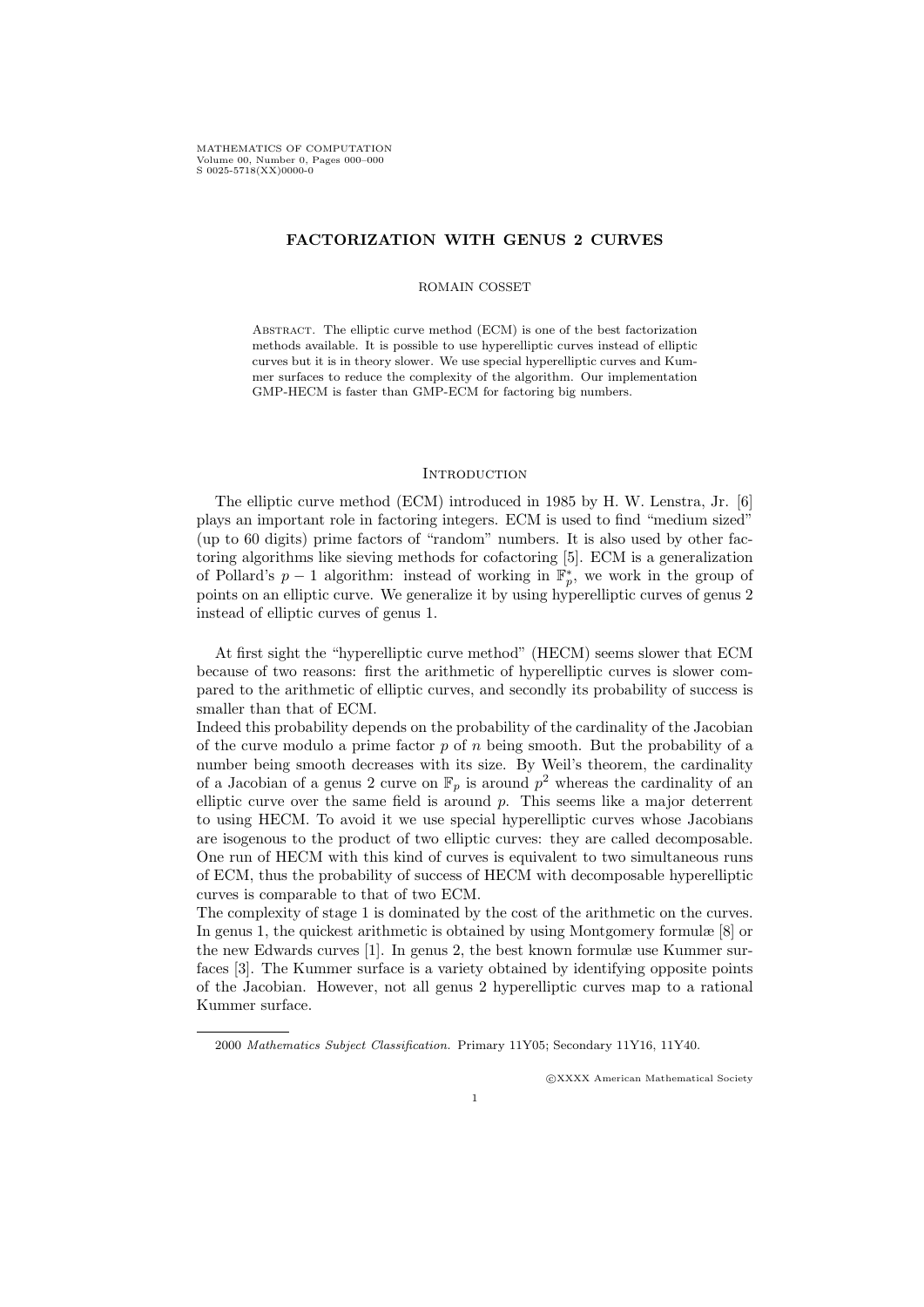The curves used in HECM are built as reduction modulo n of curves defined over Q which are selected for satisfying different constraints. We need a large number of possible trial curves in order to factor  $n$ , hence the requirement that there exists an infinite family of curves over Q. This requires some work; finally we obtain a parametrization of a subfamily of hyperelliptic curves: the parameters live on an elliptic curve over a function field.

We have implemented our algorithm by using many functions of GMP-ECM a free ECM program. During the computation, there are many multiplications by parameters of the hyperelliptic curves so the use of small parameters (i.e. which fit into one machine word) makes these multiplications negligible before the cost of full-length modular multiplications. This makes our software faster than GMP-ECM.

In Section 1 we give some facts about ECM, decomposable genus 2 hyperelliptic curves and Kummer surfaces. Details of the parametrization are given in Section 2 while Section 3 focuses on the HECM algorithm. In Section 4 we describe our implementation and give some numerical results.

In the following,  $n$  denotes the number to be factored.

# 1. background

1.1. ECM. Following a common notation abuse in factoring algorithms, we work over  $\mathbb{Z}/n\mathbb{Z}$  as if it were a field. The only operation that might fail is "field" inversion which is calculated using the Euclidean algorithm. If an inversion fails, we find a factor of n.

The ECM method starts by choosing a random elliptic curve  $\mathcal E$  over  $\mathbb Z/n\mathbb Z$  and a point P on it. Let k be a positive integer, we compute  $Q = [k]P$  and we hope Q to be the zero of the curve modulo a prime  $p$  dividing  $n$  but not modulo  $n$ . If this is the case, then one division fails during the computation and we find the factor  $p$ . This happens if the cardinality  $|\mathcal{E}(\mathbb{F}_p)|$  divides k. There are two different phases (also called stages or steps) in ECM: in phase 1 we hope that the cardinality is  $B_1$ -smooth (i.e. multiple of prime powers less than  $B_1$ ) for some bound  $B_1$ . In phase 2 we try to cover the "close-miss" case where the cardinality is a product of a  $B_1$ -smooth part by a prime cofactor. If this fails, we take another elliptic curve. ECM is a probabilistic algorithm whose complexity is  $O(L(p)^{\sqrt{2}+o(1)}M(\log(n)))$ with  $L(p) = e^{\sqrt{\log(p)} \log(\log(p))}$  and  $M(\log(n))$  is the complexity of multiplications modulo  $n$ . The complexity of ECM is dominated by the size of the smallest factor  $p$  of n rather than the size of the number n to be factored. Note however that ECM does not always find the smallest factor.

In stage 1 we hope that the cardinality of the elliptic curve is  $B_1$ -smooth. We take  $k = \prod_{\pi \leq B_1} \pi^{\lfloor \log(B_1)/\log(\pi) \rfloor} = \text{lcm}(1, 2, \ldots, B_1)$  so that all  $B_1$ -smooth numbers divide k. The main cost of stage 1 is the arithmetic; different methods are used to reduce this cost. We focus on ECM with Montgomery formulæ [8] since it shares several traits with the HECM method which is the subject of this work. Let  $\mathcal E$ be an elliptic curve in Montgomery's form:  $y^2 = x^3 + a x^2 + x$ . We use projective coordinates  $(x : y : z)$  to avoid divisions which are expensive. Moreover we disregard the y-coordinate which means that we identify a point with its opposite. It is still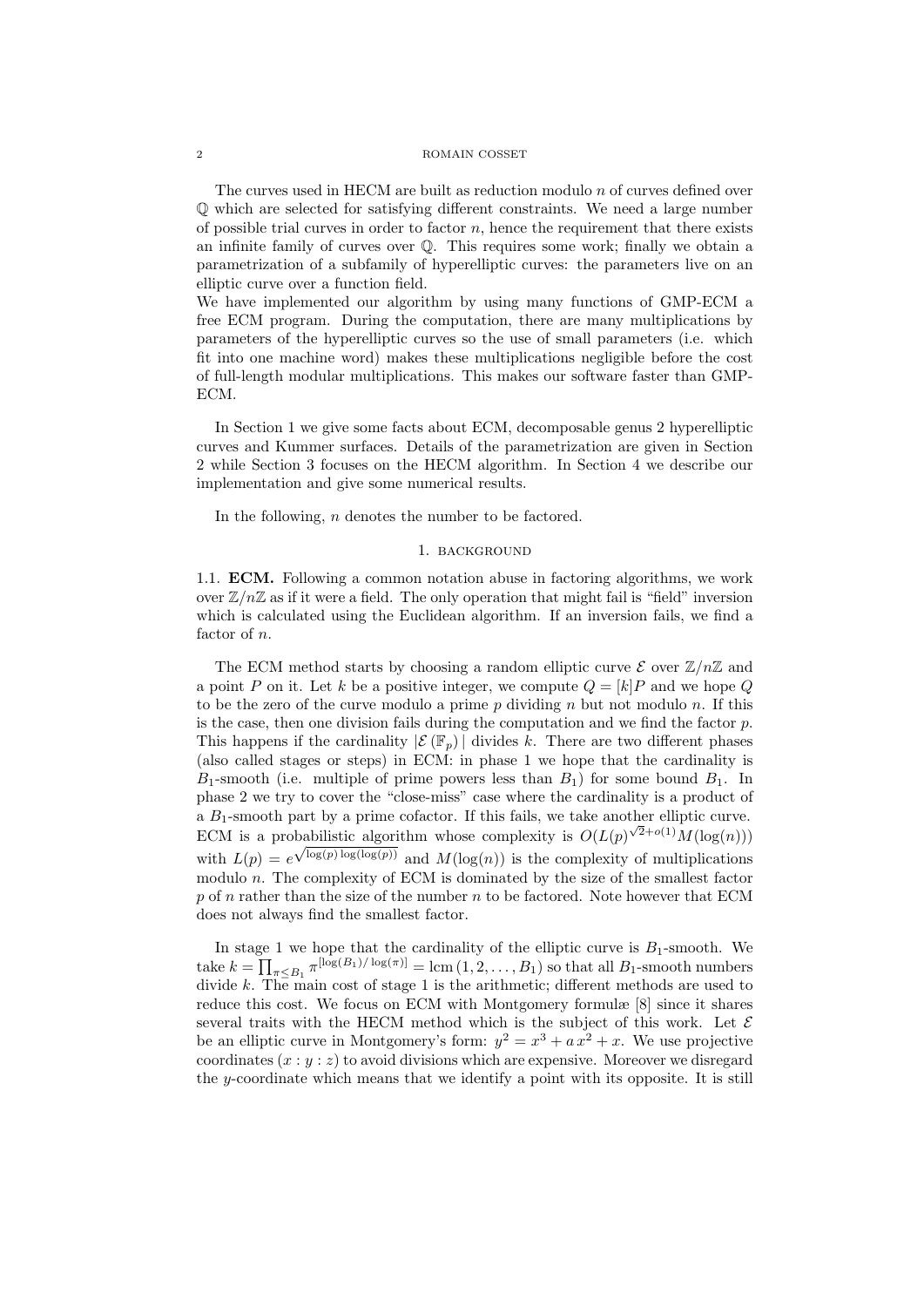possible to "double" a point (i.e. computing  $\pm 2P$ ) and if the difference  $\pm (P - Q)$ between two points is known then we can compute their sum  $\pm (P+Q)$ : this operation is called pseudo-addition. To compute the multiple of a point we need to find chains of doubling and pseudo-additions which is a special case of addition chains called "Lucas Chains" [7]. For instance

$$
1 \rightarrow 2 \rightarrow 3 \rightarrow 4 \rightarrow 7 \rightarrow 10 \rightarrow 17
$$

is a chain for 17. One way to find such chains is to note that if we know  $[n]P$  and  $[n+1]$  P then we can compute  $[2n]$  P,  $[2n+1]$  P and  $[2n+2]$  P. Hence we have binary chains: at each step we choose the point to double according to the binary expansion of the multiplier. For instance the following chain is the binary chain for 17:

$$
1 \to 2 \to 3 \to 4 \to 5 \to 8 \to 9 \to 17.
$$

Binary chains are not the shortest chain of doubling and pseudo-addition. Montgomery's PRAC algorithm finds short Lucas chains [7].

A description of stage 2 falls out of scope of the present article since for reasons which will be explained later, stage 1 is the only phase done by HECM.

### 1.2. Decomposable curves.

**Definition 1.1.** A genus 2 hyperelliptic curve  $C$  is said to be decomposable if there exists an isogeny  $\phi$  from  $Jac(\mathcal{C})$  to the product of two elliptic curves  $\mathcal{E}_i$ :

$$
\phi: Jac(\mathcal{C}) \longrightarrow \mathcal{E}_1 \times \mathcal{E}_2.
$$

If the kernel of the isogeny is  $\mathbb{Z}/k\mathbb{Z} \times \mathbb{Z}/k\mathbb{Z}$  we say that the curve is  $(k, k)$ decomposable.

There are characterizations for a curve to be  $(k, k)$ -decomposable [11]. We will only look at (2, 2)-decomposable curves since the conditions are the simplest.

**Theorem 1.2.** Let  $C$  be a hyperelliptic curve of genus 2 given by the equation

$$
y^{2} = x (x - 1) (x - \lambda) (x - \mu) (x - \nu)
$$

where  $\lambda$ ,  $\mu$ ,  $\nu$  are the Rosenhain invariants of the curve. C is (2,2)-decomposable if and only if its Rosenhain invariants are linked by

$$
\lambda = \mu \frac{1 - \nu}{1 - \mu}.
$$

The proof is given in [4]. The two underlying elliptic curves have equation

$$
\chi y^2 = (x - 1) (x - x_2^2) (x - x_3^2)
$$

with

$$
q = \pm \sqrt{\mu(\mu - \nu)}, \quad x_2 = \frac{\mu + q}{\mu - q}, \ x_3 = \frac{1 - \mu - q}{1 - \mu + q}, \ \chi = -q \mu(\mu - 1).
$$

Over non algebraically closed fields  $K$ , the Rosenhain invariants may be non rational. Thus a  $(2, 2)$ -decomposable curve can have a different equation. If C is a (2, 2)-decomposable curve in Rosenhain form then the two underlying elliptic curves are rational if and only if  $\mu(\mu - \nu)$  is a square in K.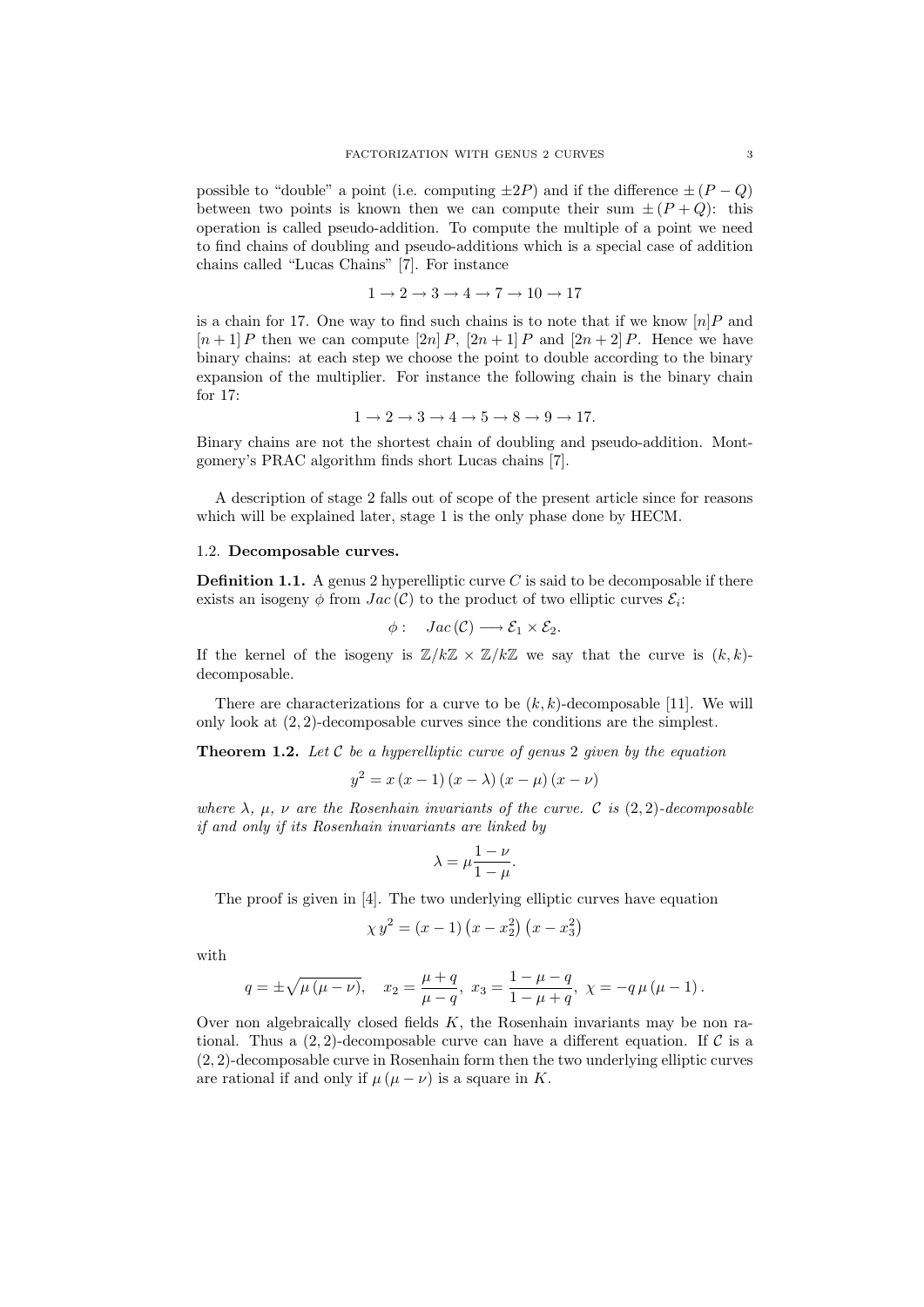The morphisms between the hyperelliptic curves and the elliptic curves are defined on  $K(q)$ . They are given by

$$
(x,y) \longrightarrow \left( \left( \frac{x-\mu-q}{x-\mu+q} \right)^2, \frac{wy}{(x-\mu+q)^3} \right) \text{ with } w = \frac{8q}{(\mu-q)(-1+\mu-q)}.
$$

1.3. Kummer surfaces. Gaudry proposes in [3] to use theta functions to perform the arithmetic in the Jacobian of some genus 2 curves. Working with theta functions allows the use of the numerous classical formulæ that were found using complex analysis: the reader is referred to Mumford's books [9, 10] for details. In fact all the formulæ we need are algebraic and can be used on finite fields (of characteristic different from 2).

Let  $\Omega$  be a matrix in the Siegel half space of dimension 2. The theta functions are functions from  $\mathbb{C}^2/(\mathbb{Z}^2 + \Omega \mathbb{Z}^2)$  to  $\mathbb{C}$ . There are 16 theta functions with half-integer characteristic: 10 are even and 6 are odd. The scalars obtained by evaluating them in  $z = (0, 0)$  are called theta constants. The main difference with Gaudry's article is that we use the squares of the coordinates. We are principally interested in only four squares of theta functions and the corresponding square theta constants  $(\alpha : \beta : \gamma : \delta).$ 

A Kummer surface  $\mathcal{K}_{(\alpha;\beta;\gamma;\delta)}$  can be defined by the choice of four "theta constants"  $(\alpha : \beta : \gamma : \delta)$  in  $\mathbb{P}^3(\mathbb{C})$ . We write  $(X : Y : Z : T)$  for the coordinates of a point on  $\mathcal{K}_{(\alpha:\beta:\gamma:\delta)}$ . The equation of the Kummer surface is:

$$
4E'^{2}\alpha\beta\gamma\delta XYZT = ((X^{2} + Y^{2} + Z^{2} + T^{2}) --F(XT + YZ) - G(XZ + YT) - H(XY + ZT))^{2}
$$

where E', F, G, H are constants that can be calculated from  $(\alpha : \beta : \gamma : \delta)$  by the formulæ given in the appendix.

Let  $\frac{\epsilon}{\phi}$  be the ratio of two theta constants which can be calculated from the theta constants  $(\alpha : \beta : \gamma : \delta)$ . Let

$$
\lambda := \frac{\alpha \gamma}{\beta \delta}, \qquad \mu := \frac{\gamma \epsilon}{\delta \phi}, \qquad \nu := \frac{\alpha \epsilon}{\beta \phi},
$$

 $\mathcal{C}$ :  $y^{2} = x (x - 1) (x - \lambda) (x - \mu) (x - \nu).$ 

Then  $Jac(\mathcal{C})/\{\pm 1\}$  is isomorphic to  $\mathcal{K}_{(\alpha:\beta:\gamma:\delta)}$  over  $\mathbb{C}$ :

$$
\psi: \qquad Jac\left(\mathcal{C}\right)/\left\{\pm 1\right\} \longrightarrow K_{\left(\alpha:\beta:\gamma:\delta\right)}
$$

Over non algebraically closed fields, let  $\tilde{C}$  be the quadratic twist of C. Then  $Jac(\mathcal{C})/\{\pm 1\}$  and  $Jac(\tilde{\mathcal{C}})/\{\pm 1\}$  are included in  $\mathcal{K}_{(\alpha;\beta;\gamma;\delta)}$ :

$$
\mathcal{K}_{(\alpha:\beta:\gamma:\delta)} = \psi \left( Jac \left( \mathcal{C} \right) / \left\{ \pm 1 \right\} \right) \bigcup \tilde{\psi} \left( Jac \left( \tilde{\mathcal{C}} \right) / \left\{ \pm 1 \right\} \right)
$$

with the 2-torsion points shared by the two Jacobians. Usually, we use the Mumford coordinates  $(u, v)$  on  $Jac(\mathcal{C})$ , from a point P in  $K_{(\alpha:\beta:\gamma:\delta)}$ , it is possible to calculate u and  $v^2$  of its image by the morphism [3, 12]. Of course v is defined up to its sign since we can't distinguish between one point and its opposite. This generalizes the idea of Montgomery's formulæ for elliptic curves.

The arithmetic on  $Jac(C)$  transports to arithmetic on  $\mathcal{K}_{(\alpha:\beta:\gamma:\delta)}$ . Given a point  $P = \psi(D)$  on the Kummer surface it is possible to double it (i.e. to compute  $\psi([2]D)$ : see algorithm 1. Given two points on a Kummer surface  $P = \psi(D)$  and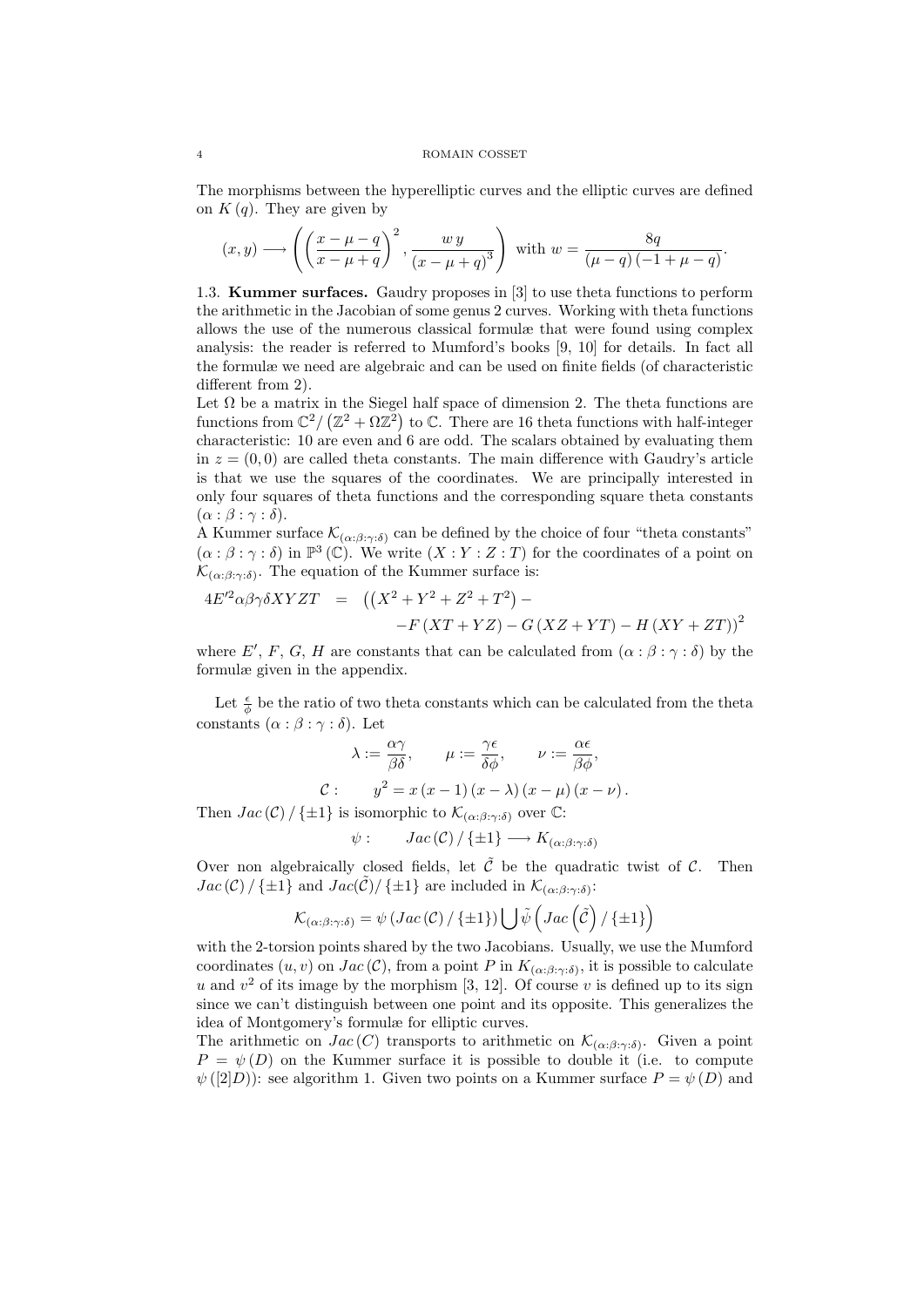Algorithm 1 Doubling on a Kummer surface

| <b>Input:</b> a point $P = (X : Y : Z : T)$ on $\mathcal{K}_{(\alpha:\beta:\gamma:\delta)}$ .<br><b>Output:</b> the point $[2]P = (X_2 : Y_2 : Z_2 : T_2)$ .                   |                                                                                                                                                                        |  |
|--------------------------------------------------------------------------------------------------------------------------------------------------------------------------------|------------------------------------------------------------------------------------------------------------------------------------------------------------------------|--|
| $X' = (X + Y + Z + T)^2 \frac{1}{4},$<br>$Z' = (X - Y + Z - T)^2 \frac{1}{C},$<br>$X_2 = (X' + Y' + Z' + T')^2 \frac{1}{\alpha},$<br>$Z_2 = (X'-Y'+Z'-T')^2 \frac{1}{\gamma},$ | $Y' = (X + Y - Z - T)^2 \frac{1}{R},$<br>$T' = (X - Y - Z + T)^2 \frac{1}{D}$<br>$Y_2 = (X' + Y' - Z' - T')^2 \frac{1}{\beta},$<br>$T_2 = (X'-Y'-Z'+T')^2 \frac{1}{5}$ |  |

**Input:** two points  $P = (X : Y : Z : T)$  and  $Q = (\underline{X} : \underline{Y} : \underline{Z} : \underline{T})$  on  $\mathcal{K}_{(\alpha:\beta:\gamma:\delta)}$ , and the point  $R = (\bar{X} : \bar{Y} : \bar{Z} : \bar{T})$  equal to  $P - Q$  such that  $\bar{X}\bar{Y}\bar{Z}\bar{T} \neq 0$ . **Output:** the point  $P + Q = (x : y : z : t)$ .

|                | $X' = (X + Y + Z + T)(X + Y + Z + T) \frac{1}{4},$                                             |
|----------------|------------------------------------------------------------------------------------------------|
|                | $= (X + Y - Z - T)(\underline{X} + \underline{Y} - \underline{Z} - \underline{T})\frac{T}{B},$ |
|                | $= (X-Y+Z-T)(\underline{X}-\underline{Y}+\underline{Z}-\underline{T})\frac{1}{C},$             |
|                | $= (X-Y-Z+T)(\underline{X}-\underline{Y}-\underline{Z}+\underline{T})\frac{1}{D}$              |
| $\hat{x}$      | $= (X' + Y' + Z' + T')^{2} \frac{1}{Y},$                                                       |
| $\overline{u}$ | $= (X' + Y' - Z' - T')^{2} \frac{1}{Y},$                                                       |
| $\tilde{z}$    | $= (X'-Y'+Z'-T')^2 \frac{1}{7},$                                                               |
| t.             | $= (X'-Y'-Z'+T')^2 \frac{1}{T}$                                                                |
|                |                                                                                                |

 $Q = \psi(D')$ , we can't add them since we don't know whether we must compute  $\psi(D+D')$  or  $\psi(D-D')$ . However if one of these quantities is known then it is possible to compute the other, this is called a pseudo-addition (algorithm 2). We note  $[2]P$  and  $P + Q$  these two operations. Note that these formulæ do not hold when one coordinate is zero.

We work with projective coordinates so divisions can be replaced by multiplications. Moreover the constants  $1/\alpha$ ,  $1/\beta$ ,  $1/\gamma$ ,  $1/\delta$ ,  $1/A$ ,  $1/B$ ,  $1/C$  and  $1/D$  can be precomputed. The cost of pseudo-addition is 4 divisions, 4 multiplications, 4 squares and 4 multiplications by constants (thereafter denoted  $4I + 4M + 4S + 4d$ ) or if the divisions are replaced by multiplications the cost becomes  $14M + 4S + 4d$ . The cost of doubling is  $8S + 8d$ . Note that by using the properties of projective coordinates, it is possible to save some multiplications [3].

For the multiplication algorithm we want to avoid divisions since they are costly. This imposes that the inverses of the coordinates of  $P - Q$  are always known when we want to pseudo-add  $P$  and  $Q$ . Thus it is impossible to use "short" Lucas chains and the PRAC algorithm, we must use binary chains where  $P - Q$  is always the initial point (algorithm 3). For each bit of the multiplier  $k$ , we do one doubling and one pseudo-addition on the Kummer surface. The total cost of a multiplication by k is  $7M + 9S + 9d$  per bit of k since some computations can be shared between the two operations (it is  $12M + 4S + 16d$  if we don't share them).

Remark 1.3. The coordinates of the initial point  $P$  affect the cost of computation. For instance if two coordinates of  $P$  are equal or opposite then we gain, for each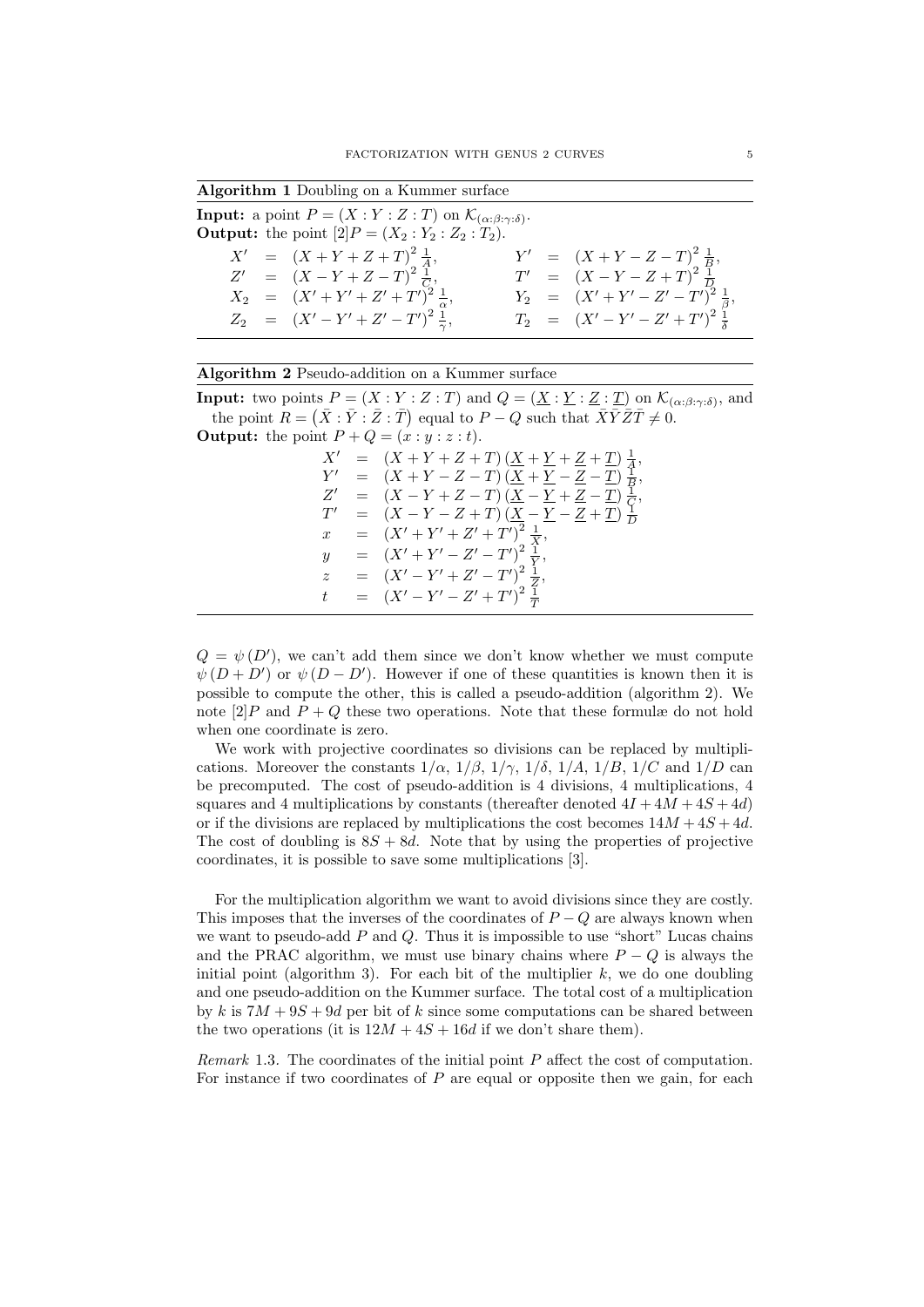Algorithm 3 Multiplication algorithm

**Input:** a point P on  $\mathcal{K}_{(\alpha;\beta;\gamma;\delta)}$  and an integer k. **Output:** the point  $[k]P$ . if  $k = 2$  then return  $[2]P$ else Let  $k = \sum_{i=0}^{l} k_i 2^{l-i}$  be the binary expansion of k with  $k_0 = 1$  the most significant bit.  $P_m = P; P_p = [2]P;$ for  $i$  from  $\overline{2}$  to  $l$  do  $Q = P_p + P_m$  {note that we have  $P_p - P_m = P$ } if  $k_i = 1$  then  $P_p = [2]P_p; P_m = Q;$ else  ${k_i = 0}$  $P_m = [2] \vec{P_m}; P_p = Q;$ end if end for return  $P_m$ end if

bit of the multiplier, one multiplication and another one which in fact is a square. This is a speed up of 5%.

# 2. PARAMETRIZATION

In this Section, we find suitable curves for HECM. We obtain curves over  $\mathbb Q$ having the desired properties and consider their reduction modulo n. We want to have an infinite number of curves over  $\mathbb Q$  so that we have enough curves over  $\mathbb Z/n\mathbb Z$ . Note that throughout the construction, we should never compute a square root because of two reasons: first this square root could be in an extension of  $\mathbb{Q}$ , thus when reducing modulo n we could be working in an extension of  $\mathbb{Z}/n\mathbb{Z}$  and the arithmetic would be slower. Moreover, computing square roots modulo the composite integer  $n$  is equivalent to find factors of  $n$ . To sum up, we require that all constants are defined by rational functions in several variables.

### 2.1. Parametrization of the hyperelliptic curves.

**Lemma 2.1.** Let  $\mathcal C$  be a genus 2 curve over  $\mathbb Q$  with equation

$$
C: \qquad \chi y^2 = x (x - 1) (x - \lambda) (x - \mu) (x - \nu).
$$

 $C$  can be used in HECM (i.e. C is  $(2, 2)$ -decomposable with rational underlying elliptic curves and the rational Kummer surface) if and only if

$$
\lambda = \mu \frac{1 - \nu}{1 - \mu}, \qquad \mu (\mu - \nu) = \square, \qquad \lambda \mu \nu = \square
$$

where  $\Box$  means that the quantity must be a square.

*Proof.* The first two conditions mean that  $\mathcal{C}$  is  $(2, 2)$ -decomposable with rational underlying elliptic curves. The Kummer surface is rational if and only if the squares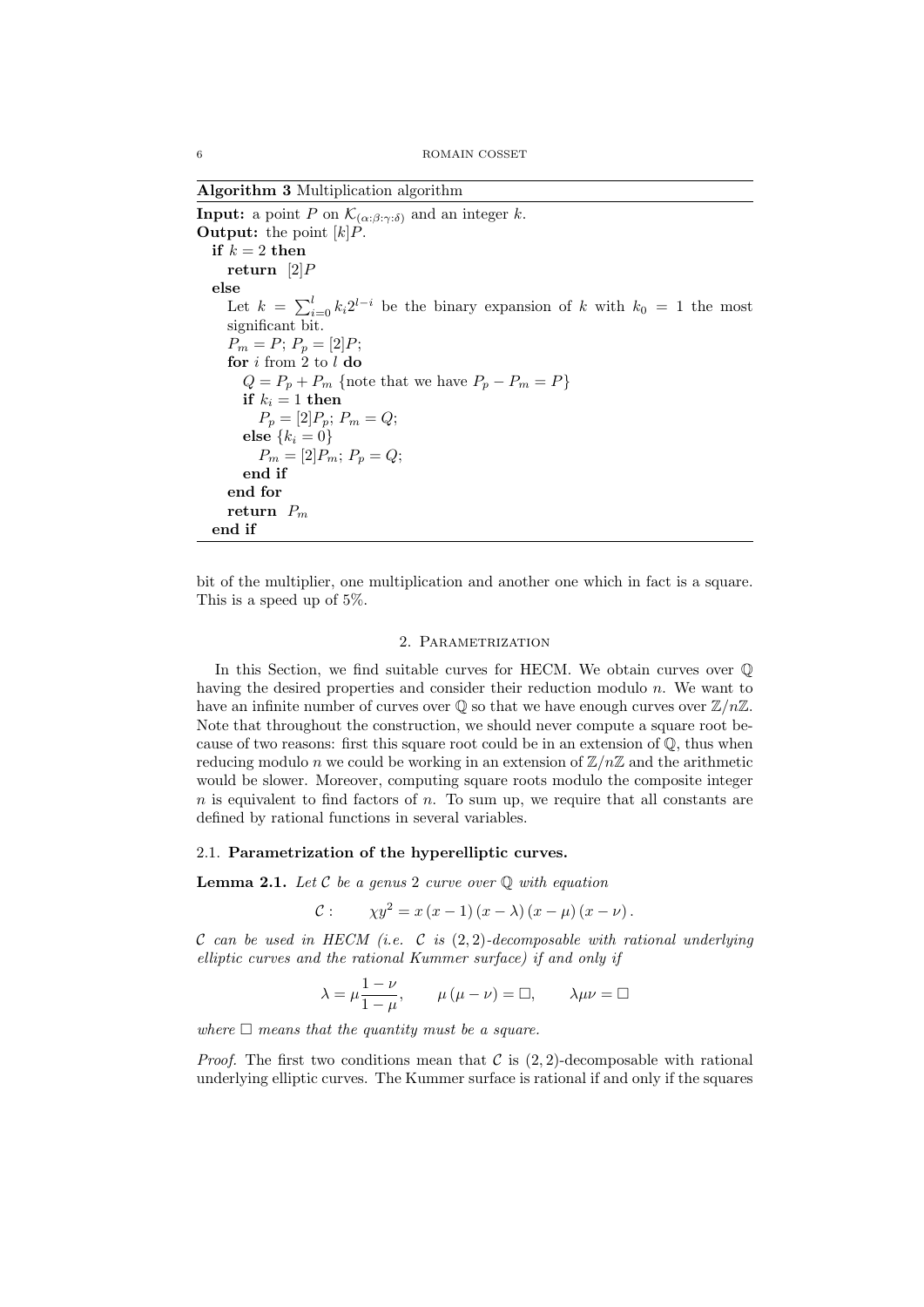$(\alpha : \beta : \gamma : \delta)$  of the four theta constants are rational. They are linked with the Rosenhain invariants by:

$$
\lambda = \frac{\alpha \gamma}{\beta \delta}, \qquad \mu = \frac{\gamma \epsilon}{\delta \phi}, \qquad \nu = \frac{\alpha \epsilon}{\beta \phi}
$$

where  $\epsilon$  and  $\phi$  are two other squares of theta constants whose ratio is rational when  $(\alpha : \beta : \gamma : \delta)$  are rational. Note that this implies that the Rosenhain invariants must also be rational so it gives a justification to the choice of the equation of the hyperelliptic curve. From these three equations, we obtain:

$$
\frac{\alpha}{\beta} = \frac{\sqrt{\lambda \mu \nu}}{\mu}, \qquad \frac{\gamma}{\delta} = \frac{\sqrt{\lambda \mu \nu}}{\nu}.
$$

So the product  $\lambda \mu \nu$  must be a square in Q.

When we write the equation  $\lambda = \mu \frac{1-\nu}{1-\mu}$  in terms of theta constants (use the formulæ from [4] and [12]), it yields to  $\alpha^2 = \delta^2$ . Moreover  $\beta$ ,  $\gamma$ ,  $\delta$  are functions of  $\lambda$ ,  $\mu$ ,  $\nu$ and  $\alpha$  and thus are rational. This proves that the conditions are sufficient.  $\Box$ 

Remark 2.2. The Rosenhain invariants  $(\lambda, \mu, \nu)$  are defined up to the action of the group  $PGL(2, 5)$  see [4]. Our choice here is one that leads to an equality between two of the first four theta constants. With a different choice of order, we would have had another square root to handle. Moreover the fact that  $\alpha^2 = \delta^2$  is a main advantage for the arithmetic: it saves two scalar multiplications per multiplier's bit when computing the multiple of a point.

Since  $(\alpha : \beta : \gamma : \delta)$  live in  $\mathbb{P}^3(\mathbb{Q})$ , we can take  $\alpha = 1$ . We choose also  $\delta = \alpha = 1$ . The choice  $\delta = -\alpha = -1$  leads to an isomorphic Kummer surface.

Take  $\mu = 1 - \frac{\nu(1-\nu)}{s^2}$  $\frac{(1-\nu)}{s^2}$  with  $s \in \mathbb{Q}$  so that  $\lambda \mu \nu = \mu^2 s^2$ . The second equation becomes

$$
\mu(\mu - \nu) = \frac{1}{s^4} \left( -\nu + \nu^2 + s^2 \right) (\nu - 1) (\nu - s^2) = \Box.
$$

Assume that  $\frac{\nu-s^2}{\nu-1}$  $\frac{\nu-s^2}{\nu-1}$  is a square  $u^2$  (then  $\nu = \frac{s^2-u^2}{1-u^2}$ ) so that the equation above rewrites as:

$$
1 + (-3/s^2 + 1/s^4)u^2 + u^4/s^2 = \Box.
$$

Let  $v^2$  be the square, the point  $(u, v)$  lies on an elliptic curve over  $\mathbb{Q}(s)$ . This elliptic curve is in the Jacobi model [2], is of rank 1 and we have a non torsion point  $P = (1, 1 - \frac{1}{s^2})$  on it.

**Theorem 2.3.** A subfamily of  $(2, 2)$ -decomposable hyperelliptic genus 2 curves with rational underlying elliptic curves and with rational Kummer surfaces is given by the following parametrization:

C: 
$$
\chi y^2 = x (x - 1) (x - \lambda) (x - \mu) (x - \nu),
$$
  
\n $\lambda = \mu \frac{1 - \nu}{1 - \mu}, \qquad \mu = 1 - \frac{\nu (1 - \nu)}{s^2}, \qquad \nu = \frac{s^2 - u^2}{1 - u^2}$ 

where  $(u, v)$  lies on the following elliptic curve

$$
1 + (-3/s^2 + 1/s^4)u^2 + u^4/s^2 = v^2.
$$

A non-torsion point on this curve is  $(1, 1 - \frac{1}{s^2})$ . The parameters s,  $\chi$ , u, v are rational numbers that must verify the following conditions.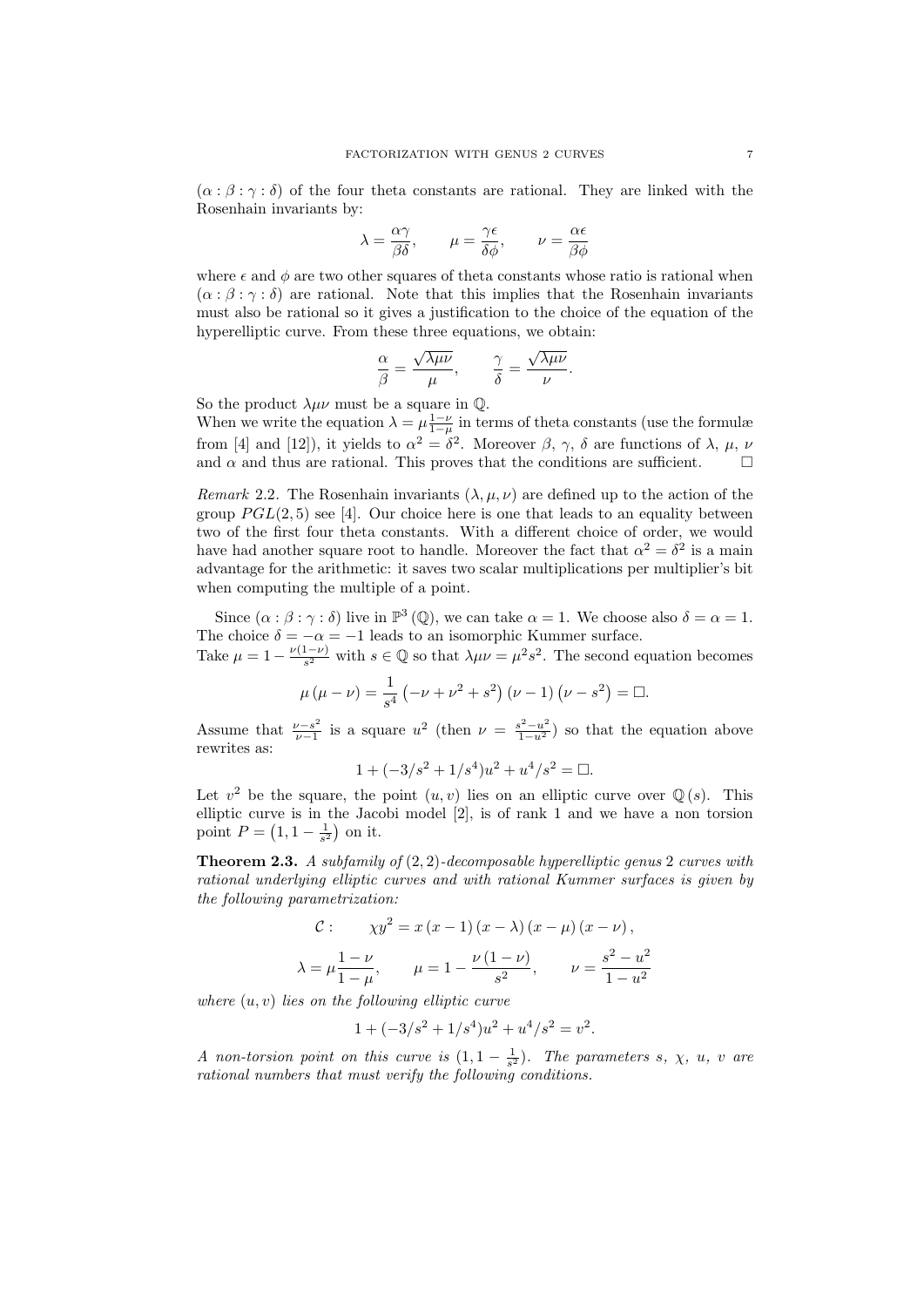**Genericity condition 2.4.** With the notations of the theorem, the curve  $\mathcal{C}$  is of genus 2 if and only if 0, 1,  $\infty$ ,  $\lambda$ ,  $\mu$  and  $\nu$  are distinct and  $\chi$  is not zero. This is equivalent to

$$
\chi \neq 0
$$
,  $s \neq 0, \pm 1$ ,  $u \neq 0, \pm 1$ ,  $v \neq 0$ ,  
 $s \neq \pm u$ ,  $s^2 - 2u^2 + u^4 \neq 0$ .

In particular, condition 2.4 implies that we can't use the point  $(1, 1 - \frac{1}{s^2})$  on the Jacobi curve. We must take a multiple of this point: for instance its double  $(2, 1 + \frac{2}{s^2}).$ 

Genericity condition 2.5. For the arithmetic on the Kummer surface, all the theta constants must be non zero. The parameters must satisfy condition 2.4 and

 $s \neq \pm u^2$ .

The parameter  $\chi$  determines whether we are on the curve or on its quadratic twist. However it is not chosen during the parametrization of the curve: since the curve and its twist are both included in the same Kummer surface, the choice of a point on it determines whether we work on the curve or on its twist. In practice, the y-coordinate of the point is never used, so  $\chi$  is never computed.

We could have taken  $\frac{\nu-s^2}{\nu-1} = l u^2$  (here  $l = 1$ ) but that would have led to more complicated equations. For instance with  $l = -1$ , we found an elliptic curve with no point on it. In this case  $(l = -1)$ , we had to assume that s was on a conic for the curve to become of rank 1.

Remark 2.6. ECM supposes that the cardinality of elliptic curves on  $\mathbb{F}_p$  behaves like a random integer of size around  $p$  with some additional divisibility conditions. In HECM, we work simultaneously with two elliptic curves. Their cardinalities are not independent: points of 4-torsion cannot exist on only one curve. However, experimentally, it seems that this is the only noticeable link between their cardinalities.

2.2. Finding a point on the Kummer surface. In ECM we need a generic point (i.e. a non torsion point) in the group. Contrary to the Brent-Suyama parametrization for elliptic curves, it is possible here to find a point after having chosen a hyperelliptic curve. However, the initial point  $P$  must be a non torsion point of the two underlying elliptic curves over  $\mathbb Q$  and not only of the Jacobian of the hyperelliptic curve. Remember that we don't want to take square roots or to work in an extension field so we can't take three random coordinates and solve the equation of the Kummer surface to find the last one.

The first method to find a point is to take one coordinate to be zero. Then the three other lie on a conic. Since conics are birationally equivalent to  $\mathbb{P}^1$ , we have an infinite number of points on the Kummer surface. In general, these points are not torsion points. Note however that these points cannot be used directly for the multiplication algorithm: we must double them until we find a point with no zero coordinate; in general, one doubling is enough.

There is a better solution to find points: we look for points with two equal or opposite coordinates. Such points have the advantage of saving multiplications (see remark 1.3): the cost of the multiplication algorithm becomes  $12M + 10S$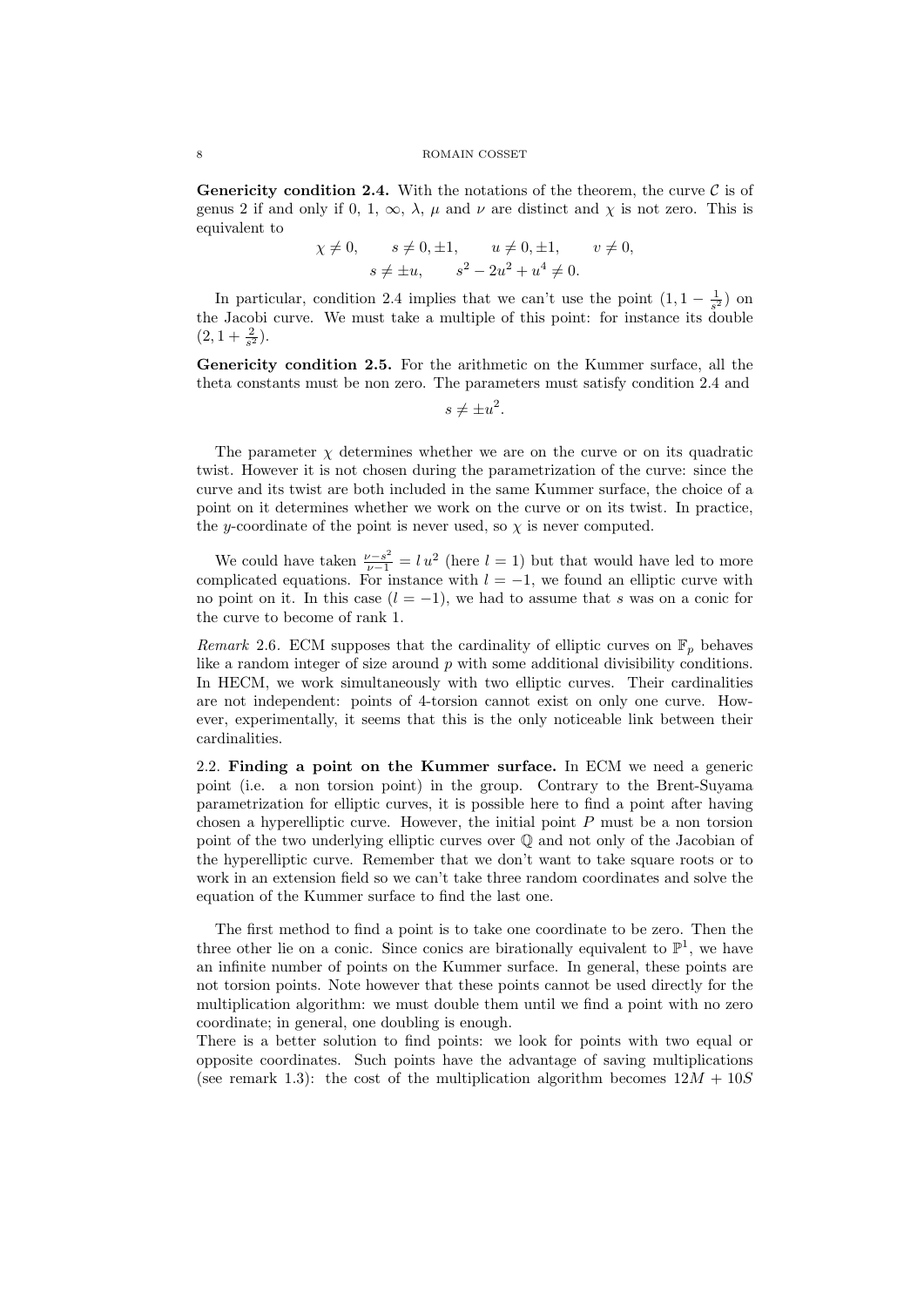per bit of the multiplier. It turns out that not all choices of coordinate pairs are possible: some choices lead only to torsion points or to impossible equations like  $-1 = \Box$ . The choice  $Y = -X$  yields to the equation of an elliptic curve with many points on it. These points lead to points on the Kummer surface which are of infinite order (over  $\mathbb{Q}$ ). For instance we use the following point:

$$
X = \frac{u^2(u^2-1)(su^4-3su^2+u^2+s^3-s^2+s)}{(s-u^2)s^4v^2}, \qquad Y = -X
$$
  

$$
T = \frac{(s^2-u^2)(u^2-1)}{s^4v^2}, \qquad Z = 1.
$$

## 3. Algorithm and ameliorations

3.1. **HECM.** In ECM, the big product  $k = \prod_{\pi \leq B_1} \pi^{\lfloor \log(B_1)/\log(\pi) \rfloor}$  is not computed as such [13]. Instead, for each prime  $\pi$  we compute  $l = \left[\log(B_1)/\log(\pi)\right]$ and then we do l times  $Q = [\pi]Q$  and go to the next prime. This avoids the computation of a big integer product and PRAC finds shorter chains if it works with prime multipliers [7]. If we work with Kummer surfaces we can't use PRAC because changing the initial point is costly (we would have divisions). Moreover the advantage of choosing a good initial point is lost if we don't use binary Lucas chains. Therefore in HECM we begin by computing  $k = \prod_{\pi \leq B_1} \pi^{\lfloor \log(B_1)/\log(\pi) \rfloor}$ . In theory this computation is costly but it practice it is negligible: we use product tree and fast multiplication. Moreover this computation is shared for many curves.

We hope to encounter the zero of one of the underlying elliptic curves so it is important to have explicit morphisms between the Kummer surface and the two underlying elliptic curves. In fact, it is impossible to obtain real points on the curves since we can't distinguish between a point and its opposite and we don't even know if we are on the curves or on their twists. If the elliptic curves are in the Weierstrass form, we only need the coordinates  $(x:: z)$  to test if the point is zero: just compute  $gcd(z, n)$ . The morphisms between the Kummer surface and the underlying elliptic curves (identified with their quadratic twists) are rational over Q. However their building blocks are defined over an extension field of Q: they use square roots that disappear in the global morphisms. Since we are not allowed to use square roots we must rewrite the global morphisms. As a result their expressions become complicated however, they are computed only once for every run of HECM, thus they are negligible before the cost of computing  $[k]P$ . Note that we only need the  $(x:: z)$  coordinates which are invariant under the isomorphism from the curve (in the Weierstrass form) to its twist. See the appendix for a description of the different elementary blocks. The first stage of the HECM algorithm is summarized in algorithm 4.

We now turn to what is called stage 2. The initial point for the arithmetic is  $Q = [k]P$ , thus we don't have the benefit of a "good" initial point. Moreover, stage 2 needs the x-coordinate of many points on the elliptic curve in Weierstrass form [13], therefore if we use hyperelliptic curves we need to apply morphisms a lot and, in this case, their cost would not be negligible. In addition to that, if we want to use Brent-Suyama's extension, we can't use pseudo-additions but real additions. For all these reasons, it seems that hyperelliptic curves should not be used for stage 2. Instead, we can apply the ECM stage 2 to the two underlying elliptic curves.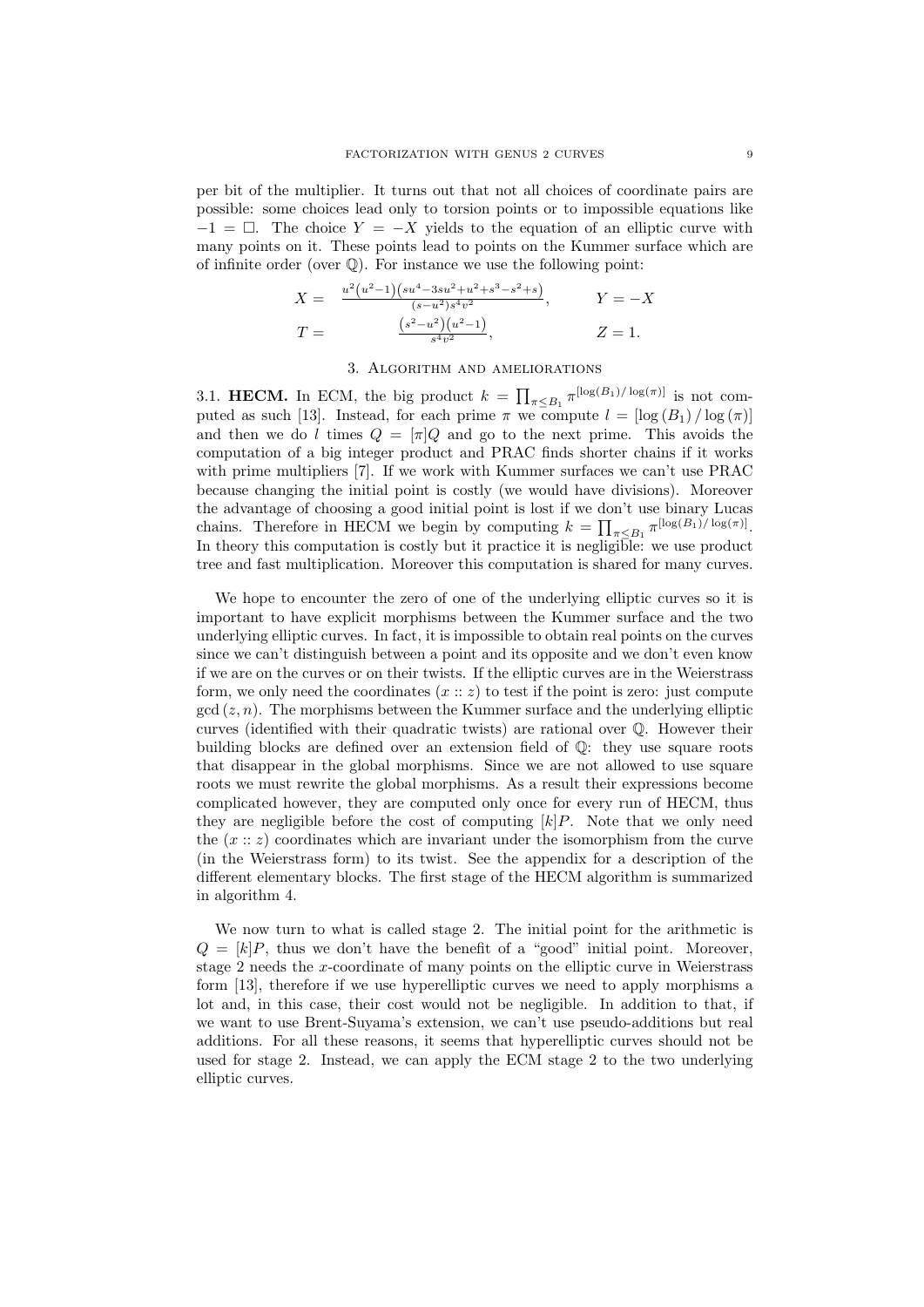Algorithm 4 HECM (stage 1)

**Input:** the number *n* to be factor. The smoothness bound  $B_1$ .

- **Output:** a factor  $p$  of  $n$ .
- 1: Compute  $k = \text{lcm}(1, 2, ..., B_1)$ .
- 2: Choose a random decomposable curve  $\mathcal C$  over  $\mathbb Z/n\mathbb Z$  and a point P on its Kummer surface.
- 3: Compute  $Q = [k]P$ .
- 4: Map Q to the two underlying elliptic curves  $\mathcal{E}_i$ .
- 5: Hope that  $Q = \mathcal{O}_{(\mathcal{E}_i)}$  mod p for one  $\mathcal{E}_i$  (test whether gcd  $(z, n) \neq 1$ ).
- 6: Else go to 2.

3.2. Torsion of the curves. To improve the probability of success, we can force the group order of the elliptic curves modulo primes  $p$  to be divisible by small numbers. Mazur's theorem states that the torsion group  $E_{tor}(\mathbb{Q})$  of any elliptic curve over  $\mathbb{Q}$  is isomorphic to one of the following groups:

$$
E_{tor}(\mathbb{Q}) \cong \begin{cases} \mathbb{Z}/m\mathbb{Z} & 1 \le m \le 10 \text{ or } m = 12\\ \mathbb{Z}/2\mathbb{Z} \times \mathbb{Z}/2m\mathbb{Z} & 1 \le m \le 4 \end{cases}
$$

In our case the underlying elliptic curves have at least four 2-torsion points which means that  $\mathbb{Z}/2\mathbb{Z} \times \mathbb{Z}/2\mathbb{Z}$  is a subgroup of the torsion group.

In theory it should be possible to find decomposable hyperelliptic curves with underlying elliptic curves having larger torsion group. However this leads to more complicated equations for the parametrization. There is also a theoretical obstruction to improving the torsion: to have a torsion point of order more than 2 means to be able to find a starting point on the Kummer surface corresponding to a point on  $Jac(\mathcal{C})$  and not on its twist  $Jac(\mathcal{C})$ . This theoretical obstruction could be removed if the curve and its twist had the same torsion. However this increases the number of equations needed for the parametrization.

Using the parametrization presented in Section 2, we have table 1 where letters indicate whether and where 4-torsion points exist:  $C$  for the curve and  $T$  for its quadratic twist. With the same probability, we work on the curve or on its twist. Suppose that the Legendre symbols of  $s^2 - u^2$ ,  $s^2 - 1$ ,  $u^2 - 1$  are independent which experimentally is a valid approximation. Then if  $p \equiv 1$  [4] we have a point of 4-torsion with probability  $1/2$ , and if  $p \equiv 3$  [4], the probability is  $3/4$ . Computer experiments show that for  $p \equiv 3$  [4] the power of two dividing the cardinality is, on average, 3.48 (instead of 3.5) and for  $p \equiv 1$  [4] it is 3.15 (instead of 3).

Experimentally, the order of the curves is as likely to be smooth as a random integer about 1/7.75 in value (compared with 1/23.7 for Suyama's curves [13]). The parametrization  $s = \frac{3+t^2}{3-t^2}$  $\frac{3+t^2}{3-t^2}$ ,  $u=2, v=1+\frac{2}{s^2}$  provides better torsion (the power of two is on average 3.66) but there are few such curves with low parameters.

3.3. Small parameters. For a chosen Kummer surface and a chosen initial point, the arithmetic on Kummer surfaces uses many multiplications by fixed parameters. Remember from section 1.3 that the cost of a scalar multiplication is  $4M+12S+16d$ per bit of the multiplier; i.e., 4 multiplications, 12 squares and 16 multiplications by constants. Suppose that these constants are small in comparison to the number  $n$  to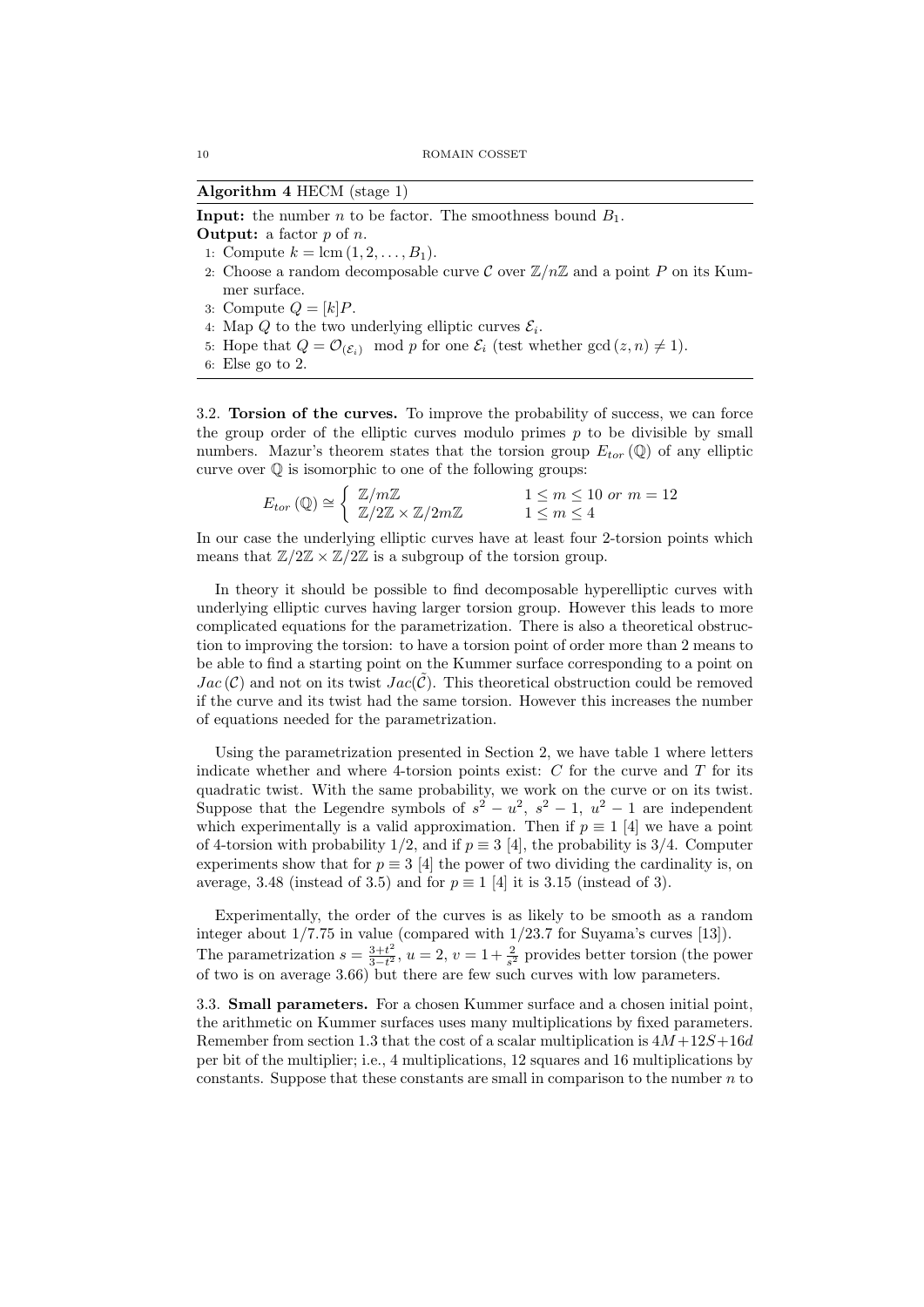| $s^2 - u^2   s^2 - 1   u^2 - 1$ |   |  |                |                    |  |
|---------------------------------|---|--|----------------|--------------------|--|
|                                 |   |  |                |                    |  |
|                                 |   |  | $\overline{C}$ | C<br>T             |  |
|                                 |   |  | C              | T<br>C             |  |
|                                 | ⊠ |  | $\overline{C}$ |                    |  |
|                                 |   |  | T              | Т<br>7             |  |
|                                 |   |  | T              | $\mathcal{C}$<br>T |  |
| ⊠                               |   |  | C              |                    |  |
|                                 |   |  | C              | Т<br>C !           |  |
|                                 |   |  | C              | T<br>7             |  |

Table 1. 4-torsion points on the underlying elliptic curves

be factored, then the cost of multiplications by them will be negligible with respect to the cost of the full-length multiplications. The cost per bit of the multiplier becomes  $4M+12S$  and if we use the rule of thumb  $1S = 0.8M$  then it is 13.6M. For one run, GMP-ECM (which uses Montgomery coordinates and the PRAC algorithm [7]) uses approximately  $6M + 3S$ . Thus two runs of ECM cost  $12M + 6S$  or  $16.8M$ with  $S = 0.8M$ . This is a speed-up of 20%. Of course this is only valid for large n. EECM (ECM with Edwards curves) uses signed sliding window to compute  $[k]$  P (see [1]). These chains use 1 elliptic curve doubling and  $\epsilon$  elliptic curve additions for each bit of k where  $\epsilon$  converges to 0 when k increases. Doubling in Edwards coordinates uses only  $3M + 4S$ , while additions use  $10M + 1S + 1d$ . In theory, two runs of EECM would be faster than one run of HECM if  $\epsilon$  is less than 1/12 (if  $1S = 0.8M$  then  $\epsilon$  should be less than 1/20). However this requires that the width of the window be very large and thus precomputations and memory usage might be not negligible. The authors of [1] claim that with  $B_1 = 16384$ , EECM uses 195111 multiplications in stage 1 (with a width-6 signed sliding window). For the same  $B_1$ , HECM uses 379334 multiplications but since it does two curves in parallel, it uses only 189667 multiplications for stage 1 for one elliptic curve. Therefore, more experimentations are needed but to our knwolegde there is no public implementation of EECM.

By a small constant we mean a number which fits into a signed long. This constraint limits the number of curves we can use: if we work with a 64 bits processor there are 185, 399 useful hyperelliptic curves which is sufficient for finding factors of more than 65 digits. In the multiplication algorithm, the 16d could be reduced to 12d since we work in the projective space but we would have rational numbers on  $\mathbb{O}$  that, modulo *n*, must each fit into a long which is more complicated. More explicitly, our parametrization gives  $(\alpha : \beta : \gamma : \delta)$  in terms of rational functions of small degree in  $(s, u) \in \mathbb{Q}^2$ . The same is true for  $(1/A : 1/B : 1/C : 1/D)$ . We work in projective coordinates so we can clear the denominators. The constants used in the multiplications become:

$$
\left(\frac{1}{\alpha}:\frac{1}{\beta}:\frac{1}{\gamma}:\frac{1}{\delta}\right)=\left(s^4v^2: s^5v^2: s(u^2-s^2)(u^2-1): s^4v^2\right),\,
$$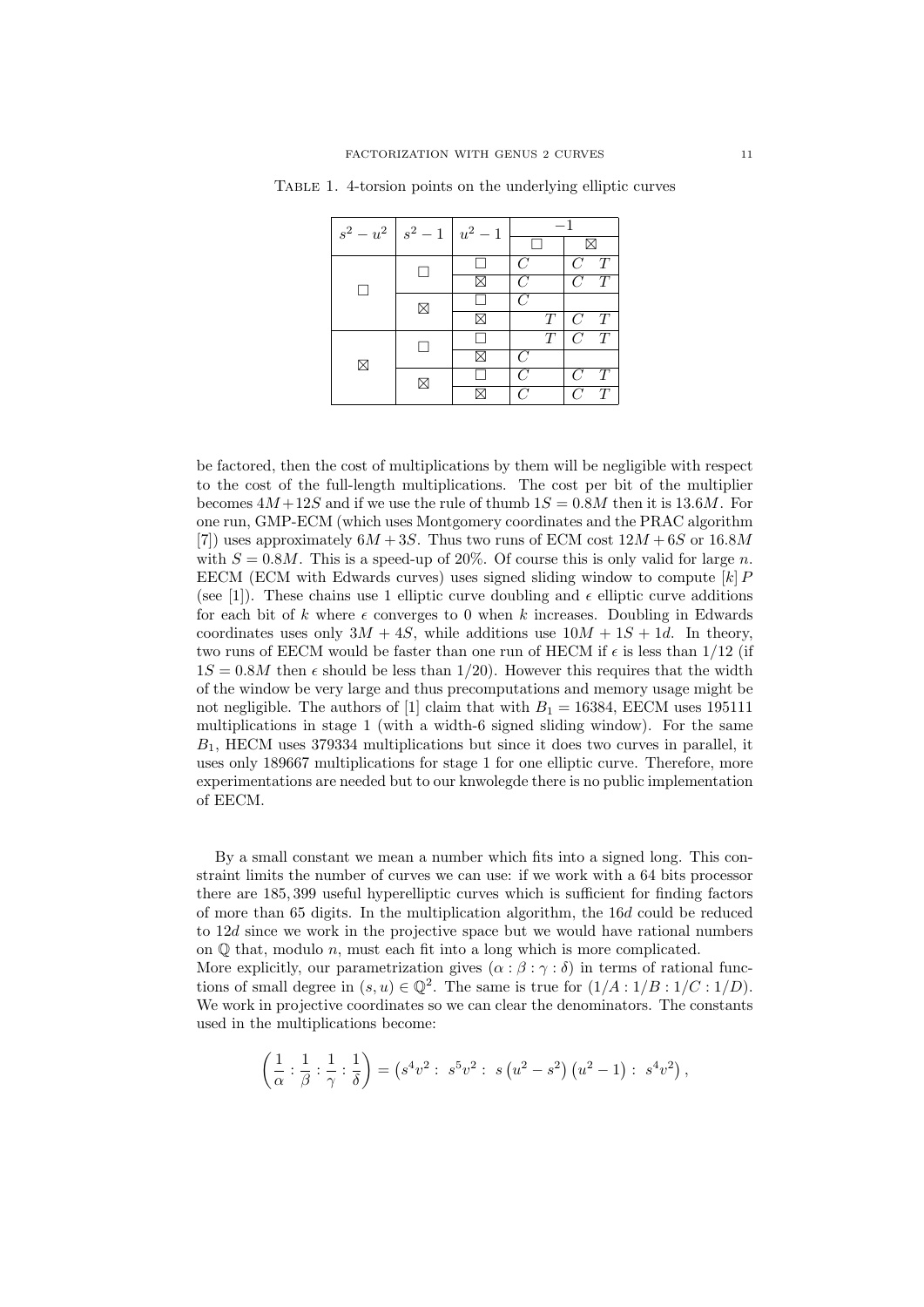$$
\left(\frac{1}{A} : \frac{1}{B} : \frac{1}{C} : \frac{1}{D}\right) = \left((s-1)^2\left(s^2 - 2u^2 + u^4\right)\left(s + u^2\right)^2 : \frac{(u^2-1)\left(s + u^2\right)^2\left(s - u^2\right)^2}{- (u^2 - 1)\left(s + u^2\right)^2\left(s - u^2\right)^2} : \frac{(s+1)^2\left(s^2 - 2u^2 + u^4\right)\left(s - u^2\right)^2}{\left(s + 1\right)^2\left(s^2 - 2u^2 + u^4\right)\left(s - u^2\right)^2}.
$$

Note that s is rational so we take  $s = a/b$  for integers a,b. After generating a hyperelliptic curve, we test if these constants are small. We then need to find a point on the Kummer surface for which the inverses of its coordinates are small. Unfortunately we have found no point such that the polynomial expressions for the inverses of the coefficients have degree equal or lower than the degree of the constants above. In practice, we have several generic points so we check whether those points fit, if not we try with another curve.

3.4. A numerical example. Let's try to factor  $n = 4,816,415,081$  with HECM. We use  $B1 = 25$  and  $B2 = 200$ . Let's use the following parameters:  $s = \frac{1}{2}$ ,  $u = 2$ and  $v = 9$ . The Kummer surface is given by the parameters

$$
(\alpha : \beta : \gamma : \delta) = \left(1 : 2 : \frac{9}{10} : 1\right).
$$

One point on the Kummer surface is

$$
P = (-272:272:63:-140).
$$

We compute  $[k]$  P on the Kummer surface with  $k = \text{lcm}(2, B1) = 26,771,144,400$ and send the resulting point on the two underlying elliptic curves:

$$
(3455587574, 1) on 734346861 y2 = (x - 1)\left(x - \frac{1}{25}\right)\left(x - \frac{1}{121}\right),
$$

 $(3222355131, 1)$  on  $2791313056$   $y^2 = (x - 1)(x - 25)(x - 121)$ .

We now use the ECM stage 2 on the two elliptic curves. The first one does not produce any factor but the second one produces the number 83003 which is a factor of  $n = 4816415081 = 58027 * 83003$ .

We inspected the calculus and found that we didn't work on the hyperelliptic curve but on its twist:

$$
\chi y^2 = x (x - 1) \left( x - \frac{9}{20} \right) \left( x - \frac{9}{4} \right) \left( x - \frac{5}{4} \right)
$$

where  $\chi$  is a non quadratic residue. The order of the initial point in the Jacobian of this curve modulo 83003 is  $2 \cdot 3 \cdot 5 \cdot 11 \cdot 19 \cdot 73 \cdot 631$ . Its order on the first elliptic curve is  $2 \cdot 7 \cdot 631$  and on the second  $2 \cdot 3 \cdot 5 \cdot 19 \cdot 73$ .

#### 4. Implementations and results

There are many implementations of ECM: GMP-ECM is a free program based on the GNU MP library. It is described in detail in [13]. By using many functions from GMP-ECM, we have built a new program called GMP-HECM which uses hyperelliptic curves. GMP-HECM will be distributed with GMP-ECM (currently it is distributed with the development version at http://gforge.inria.fr/projects/ecm/). Our software does stage 1 by generating a genus 2 hyperelliptic curve with small parameters, computes  $[k]$  P on the Kummer surface and send the resulting point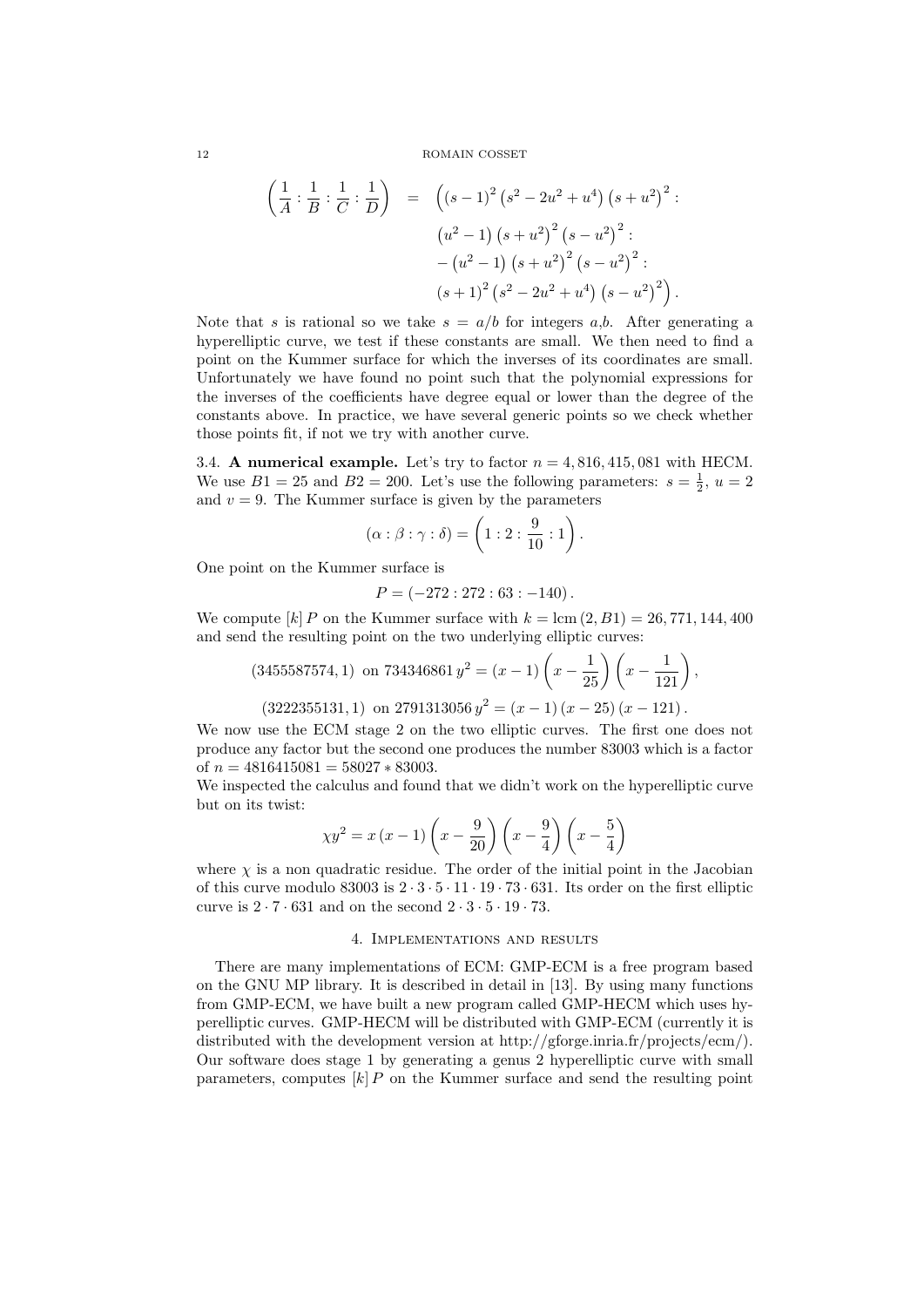| Size      |              | GMP-ECM            | <b>GMP-HECM</b>     |                         |                    |  |  |
|-----------|--------------|--------------------|---------------------|-------------------------|--------------------|--|--|
| of the    | Optimal      | Expected number    | Optimal             | Default                 | Expected number    |  |  |
| factor    | $B_1$        | of elliptic curves | $B_1$               | $B_2$                   | of elliptic curves |  |  |
| $10^{20}$ | 11,000       | 74                 | 14,000              | $2.10^{6}$              | 75                 |  |  |
| $10^{25}$ | 50,000       | 214                | 60,000              | $16.10^{6}$             | 214                |  |  |
| $10^{30}$ | 250,000      | 430                | 260,000             | 130.10 <sup>6</sup>     | 491                |  |  |
| $10^{35}$ | $1.10^{6}$   | 904                | $1.10^{6}$          | $900.10^6$              | 1,116              |  |  |
| $10^{40}$ | $3.10^{6}$   | 2,350              | $3.10^{6}$          | 4.10 <sup>9</sup>       | 2,871              |  |  |
| $10^{45}$ | $11.10^{6}$  | 4,480              | $11.10^{6}$         | $28.10^{9}$             | 5,425              |  |  |
| $10^{50}$ | $43.10^6$    | 7,553              | $43.10^{6}$         | $200.10^{9}$            | 9,003              |  |  |
| $10^{55}$ | $110.10^{6}$ | 17,769             | 110.10 <sup>6</sup> | $750.10^{9}$            | 21,183             |  |  |
| $10^{60}$ | $260.10^{6}$ | 42,017             | $260.10^{6}$        | $2.10^{12}$             | 49,534             |  |  |
| $10^{65}$ | $850.10^{6}$ | 69,408             | 850.10 <sup>6</sup> | $14.\overline{10^{12}}$ | 81,387             |  |  |

Table 2. Optimal choice of the parameters for ECM and HECM

on the two underlying elliptic curves. Then, for stage 2, it uses GMP-ECM for the two underlying elliptic curves (This could be done in parallel). Indeed, GMP-ECM can use the results of stage 1 from an other software: it just needs the parameter A of the elliptic curve in short Weierstrass form  $y^2 = x^3 + Ax + B$  and the coordinates of the point on it.

Our elliptic curves are not, in general, Suyama curves so they don't have the same torsion groups as it is expected in GMP-ECM. This affects the probability of the cardinality of the curves being smooth and thus the choice of  $B_1$  and  $B_2$ . GMP-ECM is able to choose the parameters  $B_2$  for stage 2 from the value of  $B_1$ . This choice is not the same as the "standard continuation" (i.e.  $B_2 = 100 * B_1$ ) but produces much bigger  $B_2$ . This reduces the number of expected curves for finding a factor. The choice of  $B_1$  is heuristic, we tried to minimize the means of the expected time. Note that for finding small factors, HECM is not interesting due to the cost of initialization and morphisms. Table 2 compared the optimal value of  $B_1$  for different sizes of the (usually unknown) factor. We see that for finding factors of at least 35 digits, we use the same  $B_1$  than ECM. Moreover the ratio of the expected number of curves needed for finding a factor decreases with the size of the factor.

For not too small  $B_1$ , the theoretical and the real cost of the algorithm is linear in  $B_1$ . However its dependence in the size of the input number is not simple: modular multiplications are quadratic for small  $n$  but become quasi-linear for large  $n$ . Moreover, there are a lot of other operations which complexity is not negligible for small  $n$ . Table 3 presents the time taken by the different operations during the computation of  $[k]P$  for different sizes of n. We see that squares take the same time as multiplications. The reason is that GMP-ECM has special assembly code for general modular multiplications but not for squaring and thus squarings use the same assembly code as normal multiplications. For multiplications by small constants, we made special assembly code. The table also shows that additions are not negligible for small  $n$ .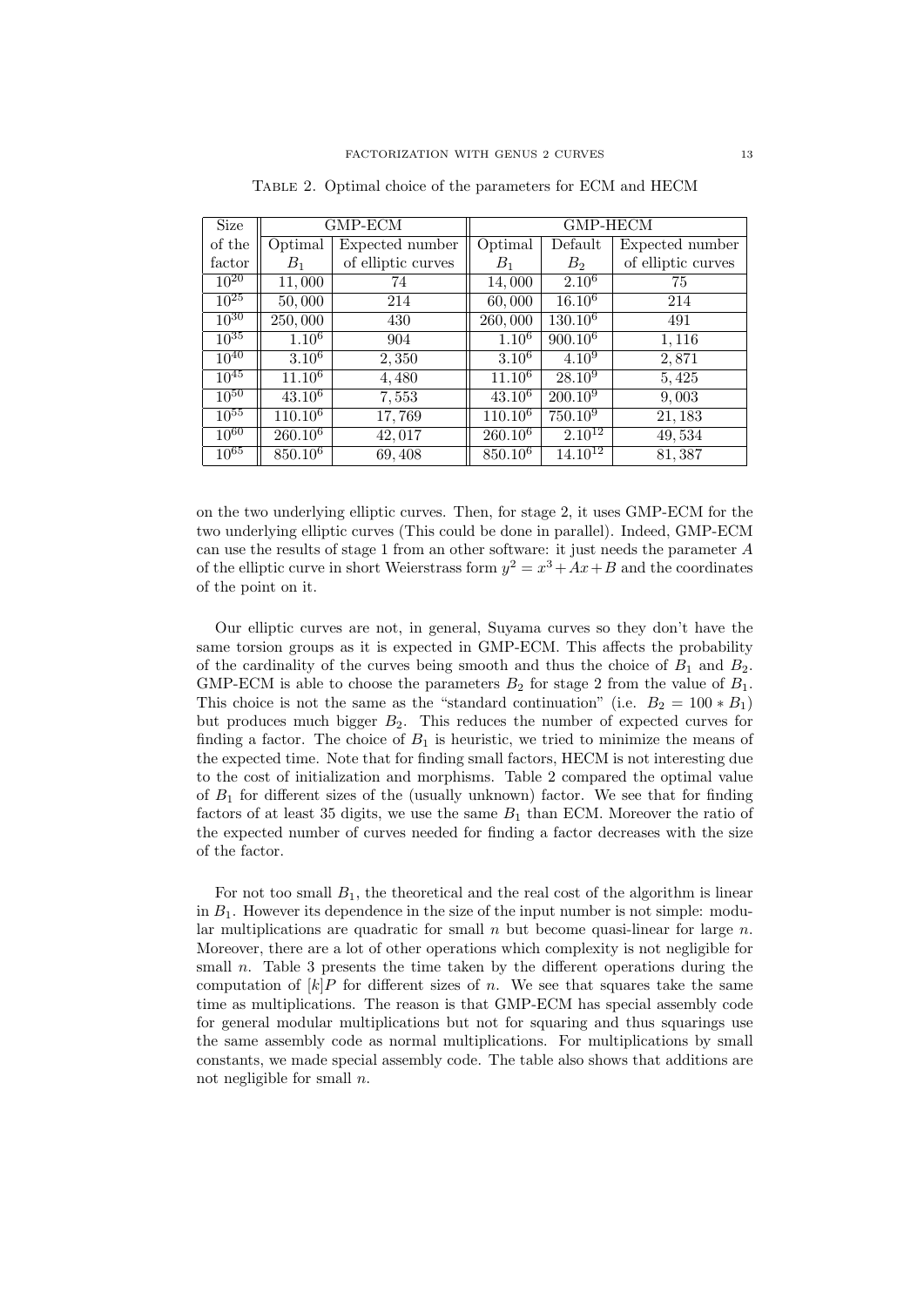Table 3. Fraction of time taken by the arithmetic operations for different sizes of  $n$ 

| size of $n$ | $10^{100}$ | $10^{150}$ | $10^{200}$ | $10^{250}$ | $10^{300}$ | $10^{350}$ | $10^{400}$ | $10^{500}$ | $10^{1000}$ |
|-------------|------------|------------|------------|------------|------------|------------|------------|------------|-------------|
| М           | 0.143      | 0.159      | 0.194      | 0.216      | 0.209      | 0.219      | 0.216      | 0.222      | 0.234       |
|             | 0.428      | 0.465      | 0.557      | 0.597      | 0.622      | 0.645      | 0.65       | 0.682      | 0.700       |
|             | 0.163      | 0.127      | 0.092      | 0.081      | 0.070      | 0.057      | 0.037      | 0.031      | 0.051       |
| additions   | 0.237      | 0.179      | 0.116      | 0.109      | 0.074      | 0.057      | 0.059      | 0.041      | 0.017       |
| S/M         | 1.00       | 0.98       | 0.96       | 0.93       | 0.99       | 0.98       | 1.04       | 1.02       | 1.00        |
| d/M         | 0.26       | 0.20       | 0.12       | 0.093      | 0.084      | 0.066      | 0.043      | 0.035      | 0.055       |

Table 4. Comparison between stage 1 of GMP-ECM and GMP-HECM for different sizes of n with a constant  $B_1 = 10^7$  on a core 2 at 2.4Ghz.

| size of $n$     | $10^{100}$ | 10150 | $10^{200}$ | $10^{250}$ | $10^{300}$ | $10^{350}$ | $10^{400}$ . | $10^{500}$ | $10^{1000}$ |
|-----------------|------------|-------|------------|------------|------------|------------|--------------|------------|-------------|
| HECM<br>$2*ECM$ | 1.15       | 1.09  | 1.03       | $1.0\,$    | 0.97       | 0.94       | 0.95         | 0.93       | 0.89        |

Table 4 compares the running time of two runs of GMP-ECM versus GMP-HECM (remember that one run of HECM is equivalent to two runs of ECM) for a fixed  $B_1$  and different sizes of n. This shows that for large n (at least  $10^{250}$ ), our software GMP-HECM is faster than GMP-ECM. Since HECM uses more squarings than ECM, having optimized assembly squaring code would be likely to provide a small improvement to the limit where GMP-HECM is more interesting than GMP-ECM. For very large  $n$  the speed up of GMP-HECM compared to GMP-ECM is around 11%. This result agrees with the theoretically predicted value.

### **CONCLUSION**

Using a subfamily of hyperelliptic curves of genus 2 (i.e decomposable curves), we have built an algorithm for factorization which is equivalent to two simultaneous runs of ECM. Kummer Surfaces allowed us to choose small parameters that give an efficient arithmetic in the Jacobian of the curve. In practice, for large numbers, our implementation is faster than GMP-ECM. Special assembly code for squaring would provide another improvement to GMP-HECM.

Many thanks to Emmanuel Thomé for his help on this work and for his comments on the draft versions. Thanks also to the developers of GMP-ECM and in particular to Alexander Kruppa for his great assembly code.

### Appendix: Morphisms

A Kummer surface is defined by the first four theta constants  $(\alpha : \beta : \gamma : \delta)$ . Its equation is

$$
4E'^{2}\alpha\beta\gamma\delta XYZT = ((X^{2} + Y^{2} + Z^{2} + T^{2}) --F(XT + YZ) - G(XZ + YT) - H(XY + ZT))^{2}
$$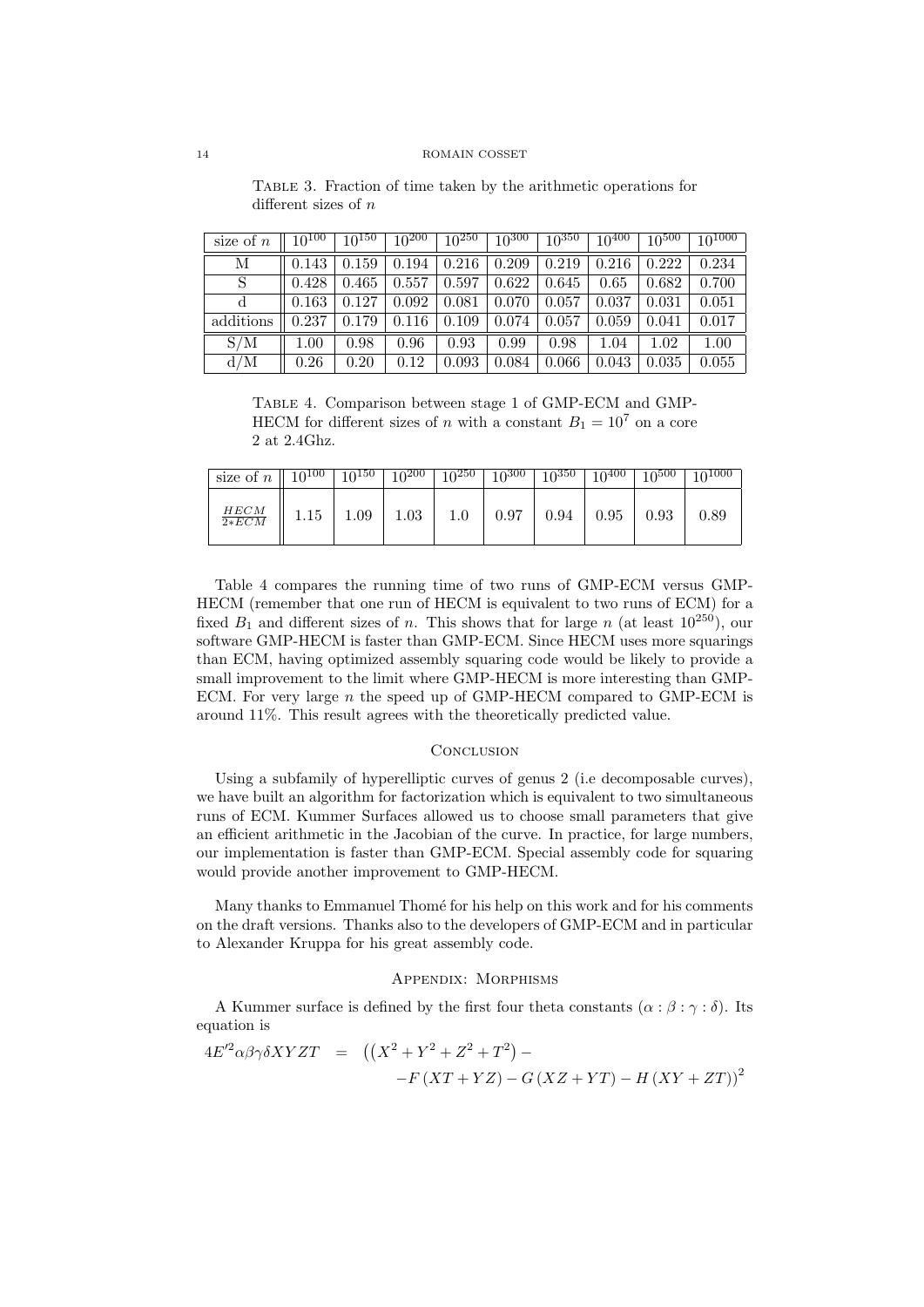where

$$
A = \alpha + \beta + \gamma + \delta, \qquad Y' = \alpha + \beta - \gamma - \delta, C = \alpha - \beta + \gamma - \delta, \qquad T' = \alpha - \beta - \gamma + \delta, E' = \frac{ABCD}{(\alpha\delta - \beta\gamma)(\alpha\gamma - \beta\delta)(\alpha\beta - \gamma\delta)}, F = \frac{(\alpha^2 - \beta^2 - \gamma^2 + \delta^2)}{(\alpha\delta - \beta\gamma)}, G = \frac{(\alpha^2 - \beta^2 + \gamma^2 - \delta^2)}{(\alpha\gamma - \beta\delta)}, H = \frac{(\alpha^2 + \beta^2 - \gamma^2 - \delta^2)}{(\alpha\beta - \gamma\delta)}.
$$

In our case (decomposable curves with  $\alpha = \delta$ ), the other theta constants are given by the following relations:

$$
\theta_1^2(0) = \alpha, \quad \theta_2^2(0) = \beta, \quad \theta_3^2(0) = \gamma, \quad \theta_4^2(0) = \delta,
$$
  

$$
\theta_8^2(0) = \epsilon = \sqrt{\alpha\beta - \gamma\delta} \sqrt{\frac{\beta}{\alpha}} \sqrt{\nu} = \sqrt{\alpha\beta - \gamma\delta} \sqrt{\frac{\sqrt{\lambda\mu\nu}}{\lambda}},
$$
  

$$
\theta_{10}^2(0) = \phi = \frac{\epsilon\alpha}{\nu\beta} = \frac{\alpha\beta - \gamma\delta}{\epsilon},
$$
  

$$
\theta_7^2(0) = \sqrt{-\phi^2},
$$
  

$$
\theta_9^2(0) = \sqrt{-\epsilon^2},
$$
  

$$
\theta_9^2(0) = \frac{\gamma\epsilon - \delta\phi}{\theta_9^2(0)},
$$
  

$$
\theta_6^2(0) = \frac{\alpha\delta - \beta\gamma}{\theta_9^2(0)}.
$$

The global morphism in HECM goes from the Kummer surface to the product of the underlying elliptic curves modulo the isomorphisms which identify a curve with its twist. However we only need the  $(x:: z)$  coordinates which are invariant under this morphisms. It is the composition of elementary blocks which use square roots:



Let  $P = (X : Y : Z : T)$  a point on the Kummer surface  $\mathcal{K}_{(\alpha:\beta:\gamma:\delta)}$  corresponding to the hyperelliptic curve C of equation  $y^2 = f(x)$ . We want the Mumford coordinates  $(u, v)$  of the two opposite divisors  $\psi^{-1}(P) = {\pm D}$ . The divisors D and  $-D$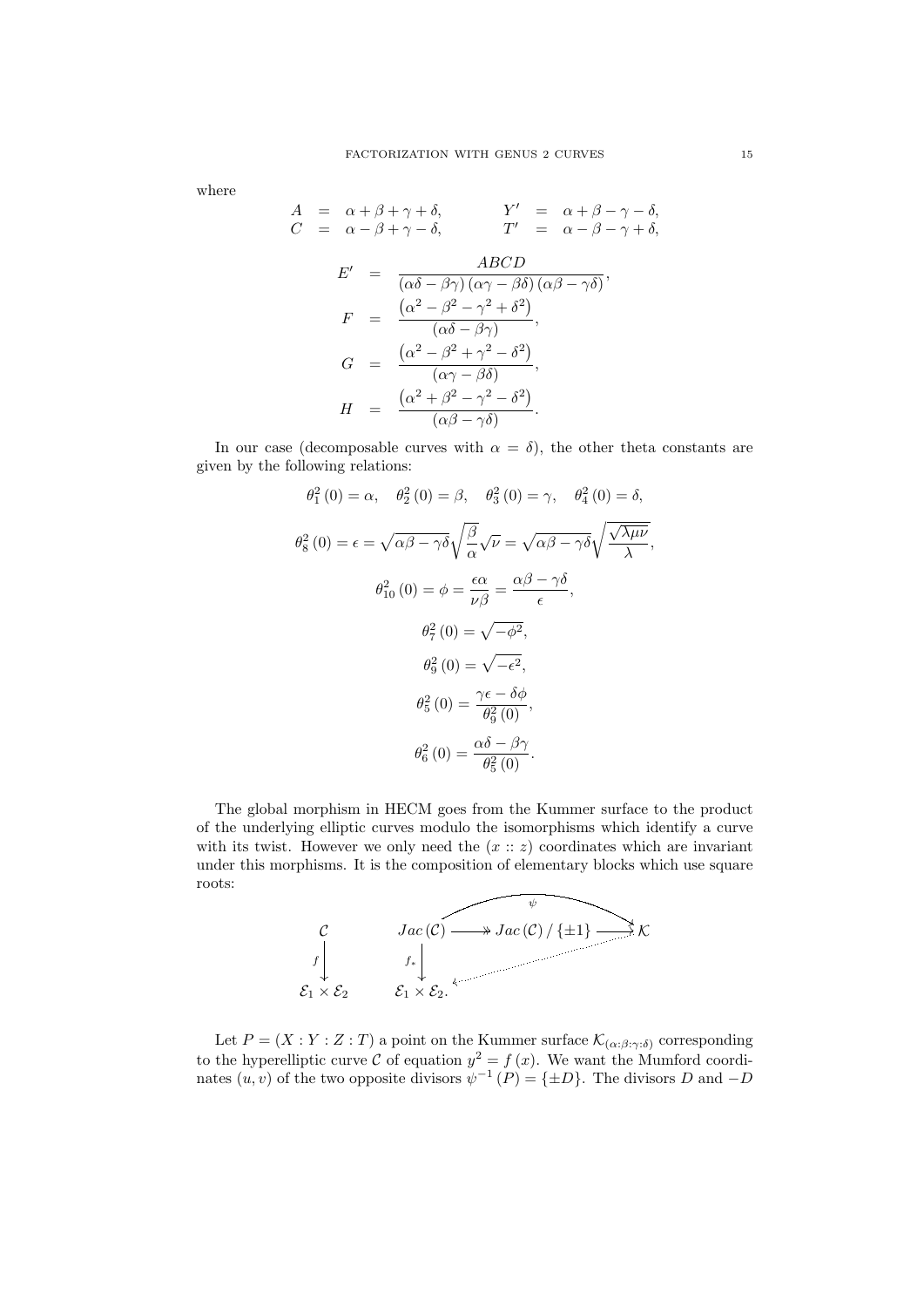share the same polynomial  $u$  and have opposite  $v$  polynomial. First, compute the following quantities where for readability we note  $\theta_i$  for  $\theta_i$  (0):

$$
\begin{array}{rcl} \theta_{7}^{2}(z) & = & \frac{-X\theta_{5}^{2}\theta_{8}^{2}+Y\theta_{5}^{2}\theta_{10}^{2}-Z\theta_{6}^{2}\theta_{10}^{2}+T\theta_{6}^{2}\theta_{8}^{2}}{\theta_{6}^{4}-\theta_{5}^{4}},\\ \theta_{9}^{2}(z) & = & \frac{X\theta_{6}^{2}\theta_{10}^{2}-Y\theta_{6}^{2}\theta_{8}^{2}+Z\theta_{5}^{2}\theta_{8}^{2}-T\theta_{5}^{2}\theta_{10}^{2}}{\theta_{6}^{4}-\theta_{10}^{4}},\\ \theta_{11}^{2}(z) & = & \frac{X\theta_{6}^{2}\theta_{8}^{2}-Y\theta_{6}^{2}\theta_{10}^{2}+Z\theta_{5}^{2}\theta_{10}^{2}-T\theta_{5}^{2}\theta_{8}^{2}}{\theta_{6}^{4}-\theta_{5}^{4}},\\ \theta_{12}^{2}(z) & = & \frac{-X\theta_{5}^{2}\theta_{10}^{2}+Y\theta_{5}^{2}\theta_{8}^{2}-Z\theta_{6}^{2}\theta_{8}^{2}+T\theta_{6}^{2}\theta_{10}^{2}}{\theta_{8}^{4}-\theta_{10}^{4}},\\ \theta_{13}^{2}(z) & = & \frac{-X\theta_{8}^{2}\theta_{9}^{2}+Y\theta_{9}^{2}\theta_{10}^{2}+Z\theta_{7}^{2}\theta_{8}^{2}-T\theta_{7}^{2}\theta_{10}^{2}}{\theta_{7}^{4}-\theta_{9}^{4}},\\ \theta_{14}^{2}(z) & = & \frac{-X\theta_{5}^{2}\theta_{9}^{2}-Y\theta_{6}^{2}\theta_{7}^{2}+Z\theta_{5}^{2}\theta_{7}^{2}+T\theta_{6}^{2}\theta_{9}^{2}}{\theta_{7}^{4}-\theta_{9}^{4}},\\ \theta_{16}^{2}(z) & = & \frac{-X\theta_{6}^{2}\theta_{7}^{2}-Y\theta_{5}^{2}\theta_{9}^{2}+Z\theta_{6}^{2}\theta_{9}^{2}+T\theta_{5}^{2}\theta_{7}^{2}}{\theta_{7}^{4}-\theta_{9}^{4}}.\end{array}
$$

In the general case,  $\theta_{16}^2(z)$  is non zero. In this case  $u(\xi) = \xi^2 + u_1 \xi + u_0$  is of degree 2 and  $v(\xi) = \pm (v_1 \xi + v_0)$  is of degree 1 with

$$
u_0 = \lambda \frac{\theta_8^2 \theta_{14}^2(z)}{\theta_{10}^2 \theta_{16}^2(z)}, \qquad u_1 = (\lambda - 1) \frac{\theta_5^2 \theta_{13}^2(z)}{\theta_{10}^2 \theta_{16}^2(z)} - u_0 - 1,
$$
  

$$
v_0^2 = -\frac{\theta_1^4 \theta_3^4 \theta_8^2 \theta_{14}^2(z)}{(\theta_2^2 \theta_4^2 \theta_{10}^2 \theta_{16}^2(z))^3} (\theta_2^2 \theta_3^2 \theta_9^4 \theta_7^2(z) \theta_{12}^2(z) + \theta_1^2 \theta_4^2 \theta_7^4 \theta_9^2(z) \theta_{11}^2(z)
$$
  

$$
+ 2\theta_1^2 \theta_2^2 \theta_3^2 \theta_4^2 (XZ + YT) - \frac{\theta_1^2 \theta_3^2 + \theta_2^2 \theta_4^2}{E'} ((X^2 + Y^2 + Z^2 + T^2))
$$
  

$$
-F (XT + YZ) - G (XZ + YT) - H (XY + ZT))).
$$

Since u divides  $v^2 - f$  we obtain formulæ to compute  $v_1$ . If  $\theta_{16}^2(z)$  is zero and  $(\lambda - 1) \theta_5^2 \theta_{13}^2 (z) - \lambda \theta_8^2 \theta_{14}^2 (z)$  is non zero, then  $u(\xi) = \xi + u_0$  is of degree 1 and  $v(\xi) = \pm v_0$  is constant with

−

$$
u_0 = \frac{\lambda \theta_8^2 \theta_{14}^2(z)}{(\lambda - 1) \theta_5^2 \theta_{13}^2(z) - \lambda \theta_8^2 \theta_{14}^2(z)}, \qquad v(\xi) = \pm v_0 = \pm \sqrt{f(-u_0)}.
$$

The last case is when  $\theta_{16}^2(z) = (\lambda - 1) \theta_5^2 \theta_{13}^2(z) - \lambda \theta_8^2 \theta_{14}^2(z) = 0$ . In that case, the divisor  $D$  is the zero divisor.

Let P be a point on the  $(2, 2)$ -decomposable hyperelliptic curve C given by the equation

$$
C: \quad \chi y^2 = x (x - 1) (x - \lambda) (x - \mu) (x - \nu), \quad \text{with } \lambda = \mu \frac{1 - \nu}{1 - \mu}.
$$

We want to map  $P$  to the elliptic curves. Let  $\mathcal{C}'$  be the curve given by

$$
\mathcal{C}' : \kappa y^2 = (x^2 - 1)(x^2 - x_2^2)(x^2 - x_3^2)
$$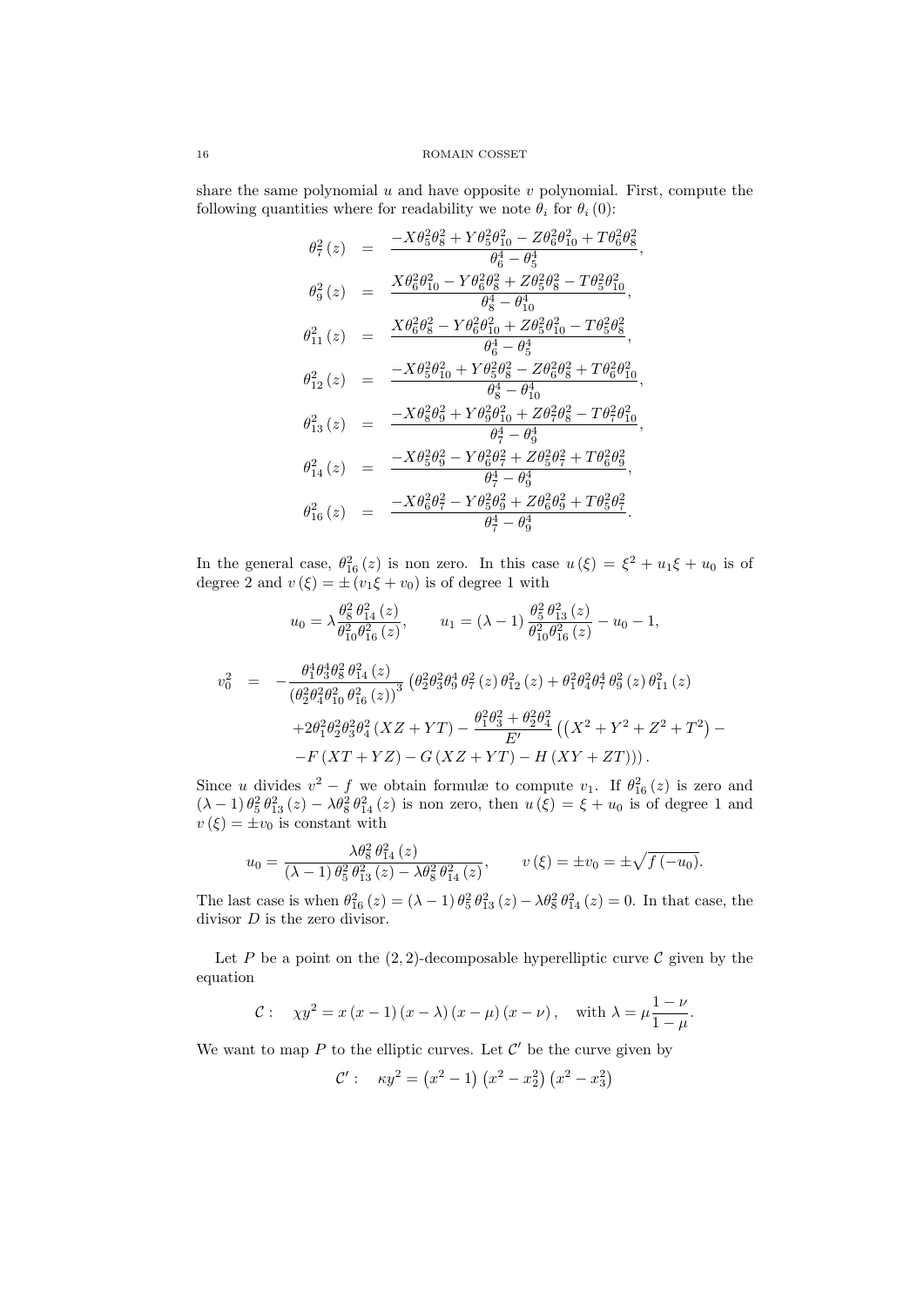where

$$
q = \pm \sqrt{\mu (\mu - \nu)}, \ x_2 = \frac{\mu + q}{\mu - q}, \ x_3 = \frac{1 - \mu - q}{1 - \mu + q}, \ \kappa = -\chi q \mu (\mu - 1).
$$

The curves  $\mathcal C$  and  $\mathcal C'$  are isomorphic by the change of coordinates

$$
\begin{array}{ccc}\n\mathcal{C} & \longrightarrow & \mathcal{C}' \\
(x, y) & \longmapsto & \left(\frac{x - \mu - q}{x - \mu + q}, \frac{wy}{(x - \mu + q)^3}\right) & \text{with } w = \frac{8q}{(\mu - q)(-1 + \mu - q)}\n\end{array}
$$

The curve  $\mathcal{C}'$  maps to the elliptic curve  $\mathcal{E}: y^2 = (x-1)(x-x_2^2)(x-x_3^2)$  by the morphism  $(x, y) \mapsto (x^2, y)$ .

Changing q to  $-q$  changes the elliptic curve  $\mathcal E$  to the other underlying elliptic curve.

Let f be the map from C to the product of the two elliptic curves  $\mathcal{E}_1 \times \mathcal{E}_2$  given by the product of the two maps defined above. The push forward  $f_*$  of f is defined by

$$
f_*\left\{\begin{array}{ll}\nJac(\mathcal{C}) & \longrightarrow & Jac(\mathcal{E}_1) \times Jac(\mathcal{E}_2) \\
D = \sum_{i=1}^r P_i - rP_\infty & \longmapsto & \sum_{i=1}^r f(P_i) - r f(P_\infty)\n\end{array}\right.
$$

where we define  $f(P_\infty) = (\mathcal{O}_{\mathcal{E}_1}, \mathcal{O}_{\mathcal{E}_2})$  to be the zero of the two elliptic curves. Note that the divisors in the Jacobian of the elliptic curves are not reduced. For elliptic curves, the Jacobian of the curve is isomorphic to the set of points on the curve. Thus we can identify  $Jac(\mathcal{E}_i)$  with  $\mathcal{E}_i$ . We can rewrite  $f_*$  as

$$
f_*\left\{\begin{array}{ccc}\nJac(C) & \longrightarrow & \mathcal{E}_1 \times \mathcal{E}_2 \\
D = \sum_{i=1}^r P_i - rP_\infty & \longmapsto & \sum_{i=1}^r f(P_i)\n\end{array}\right.
$$

A generic divisor D in the Jacobian of a genus 2 curve is the formal sum:  $D =$  $P_1 + P_2 - 2P_{\infty}$ . Thus in general we have to add the two points  $f(P_1)$  and  $f(P_2)$ on the elliptic curves. In practice, to do this operation, we need complete formulæ for adding points on elliptic curves because we can't take a square root to get the  $y$ -coordinate which is needed for doubling in Weierstrass coordinates. Thus we use Jacobi or Edwards equations for the curves. Another solution to avoid square roots is to work in an extension "field" of degree 4.

For stage 2, GMP-ECM needs a point  $(x_2, y_2)$  on the curve  $y^2 = x^3 + Ax + B$ but we have a point  $(x_1:: z_1)$  on  $\kappa z y^2 = x^3 + a_2 x^2 z + a_4 x z^2 + a_6 z^3$ . First translate the point by  $x \mapsto x - a_2 z/3$  and divide the x-coordinate by z to get a point  $(x'_1, ?)$ on the curve  $\kappa y^2 = f(x) = x^3 + a'_4 x + a'_6$ . Then the points  $(x'_1, \pm 1)$  are on the curve

$$
Dy^{2} = f(x) = x^{3} + a'_{4}x + a'_{6} \text{ with } D = f(x'_{1}).
$$

By the change of variable

$$
(x,y)\longmapsto \left(\frac{x}{D},\frac{y}{D}\right)
$$

we get a point on the curve  $y^2 = x^3 + Ax + B$  with  $A = a'_4/D^2$  and  $B = a_6/D^3$ . Note that we can choose the sign of  $y$  since a point and its opposite have the same order (remember that we cleared the power of 2 in stage 1).